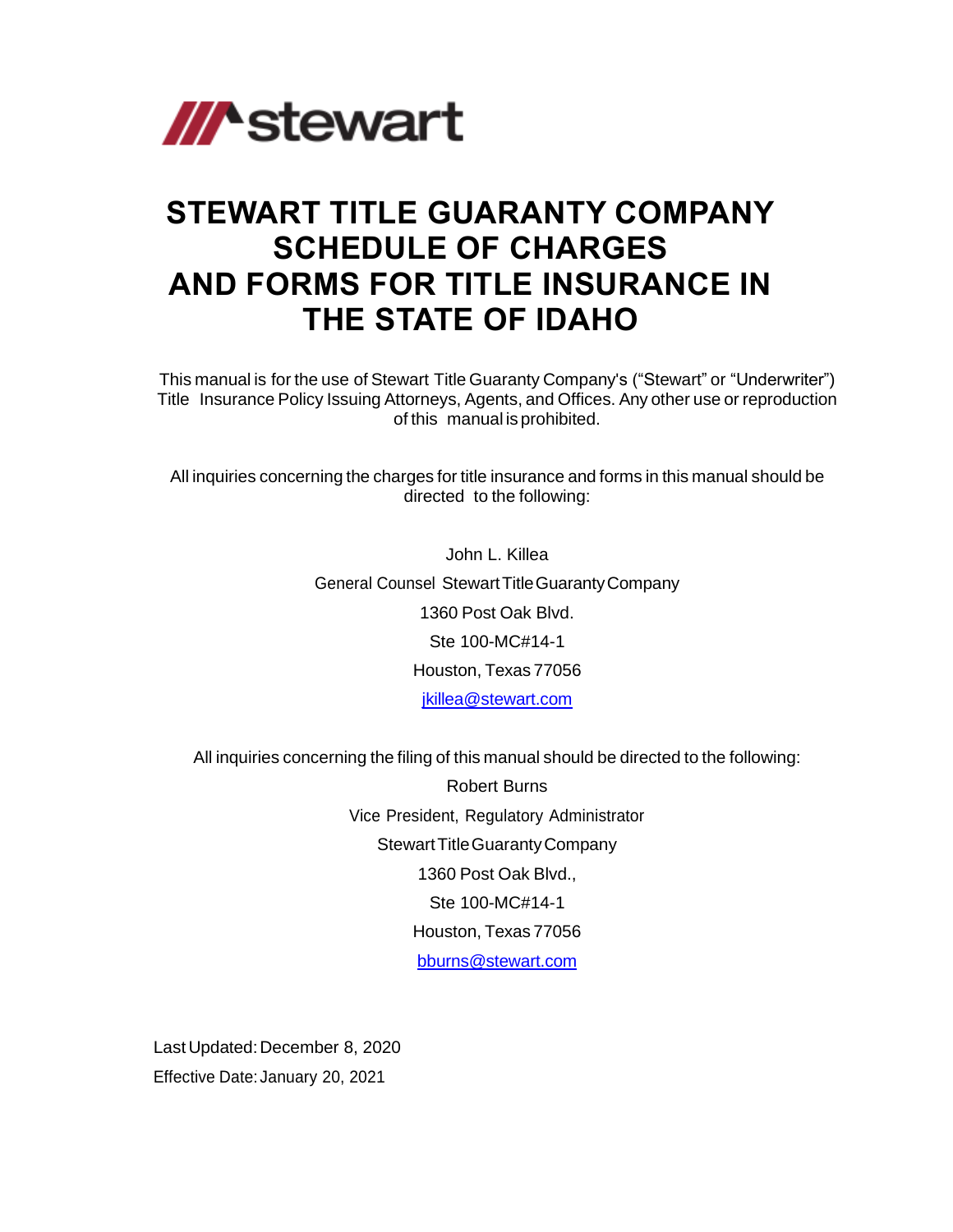# TABLE OF CONTENTS

| Α.            |                                                                                      |
|---------------|--------------------------------------------------------------------------------------|
| B.            |                                                                                      |
| 1.            |                                                                                      |
| 2.            |                                                                                      |
| 3.            |                                                                                      |
| C.            |                                                                                      |
| D.            |                                                                                      |
| E.            |                                                                                      |
| 1.            |                                                                                      |
| 2.            |                                                                                      |
| F.            |                                                                                      |
| $\mathbf 1$ . |                                                                                      |
| 2.            |                                                                                      |
| 3.            |                                                                                      |
| 4.            |                                                                                      |
| 5.            |                                                                                      |
| 6.            | U.S. Policy Form and Date Down Endorsement-Special Provisions for Charges 9          |
| G.            |                                                                                      |
| 1.            |                                                                                      |
| 2.            |                                                                                      |
| 3.            | Policies Covering Future Advances, Extension of New Mortgages, Supplemental Mortgage |
| 4.            |                                                                                      |
| 5.            |                                                                                      |
| 6.            | ALTA Expanded Coverage Residential Loan Policies and ALTA Short Form Expanded        |
| 7.            |                                                                                      |
| 8.            |                                                                                      |
| 9.            |                                                                                      |
| Н.            |                                                                                      |
| L.            |                                                                                      |
| 1.            |                                                                                      |
| 2.            |                                                                                      |
| 3.            |                                                                                      |
| 4.            |                                                                                      |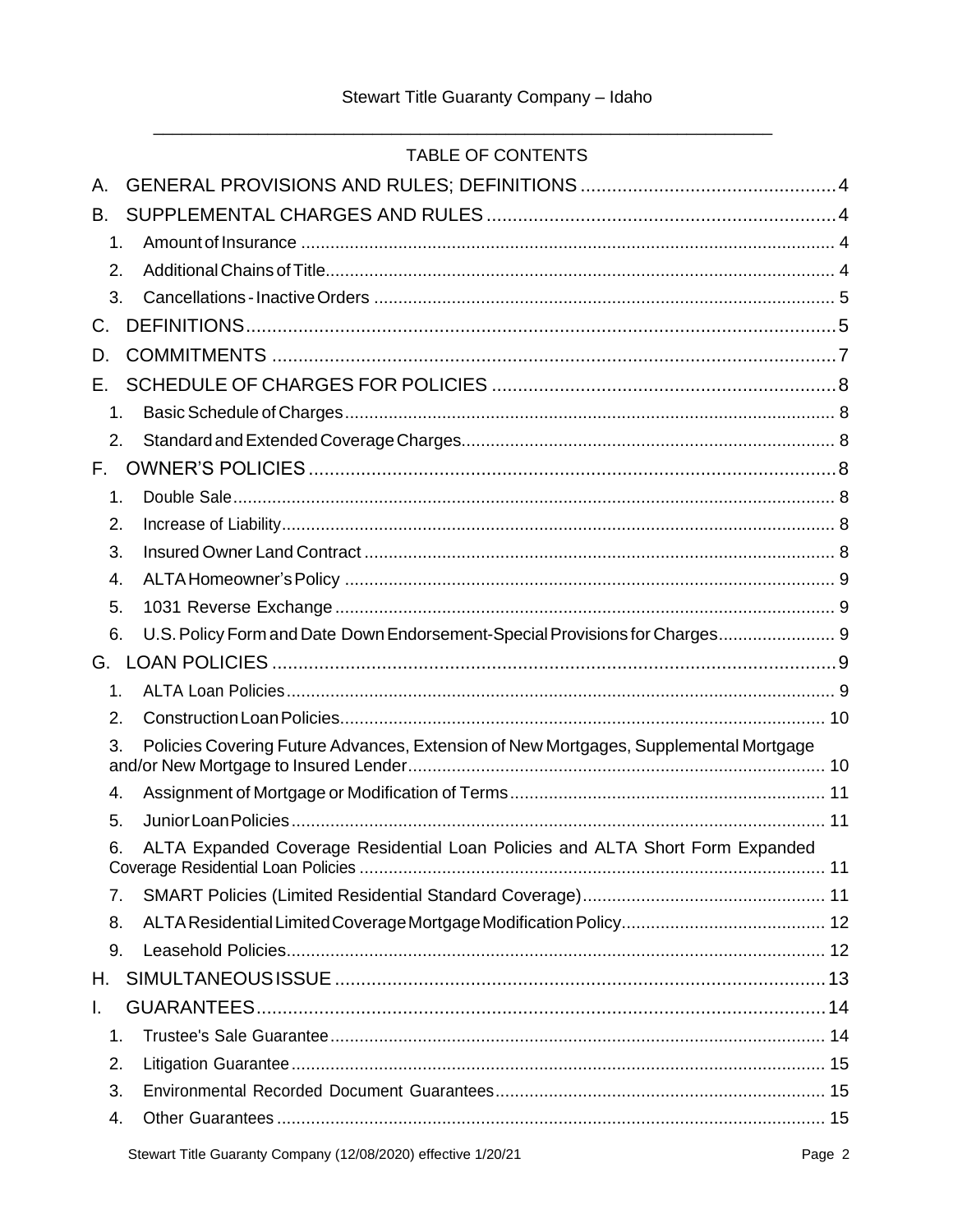| 5.           |  |  |  |
|--------------|--|--|--|
| J.           |  |  |  |
| 1.           |  |  |  |
| 2.           |  |  |  |
| 3.           |  |  |  |
| 4.           |  |  |  |
| 5.           |  |  |  |
| 6.           |  |  |  |
| K.           |  |  |  |
| $\mathbf{L}$ |  |  |  |
|              |  |  |  |
|              |  |  |  |
|              |  |  |  |
|              |  |  |  |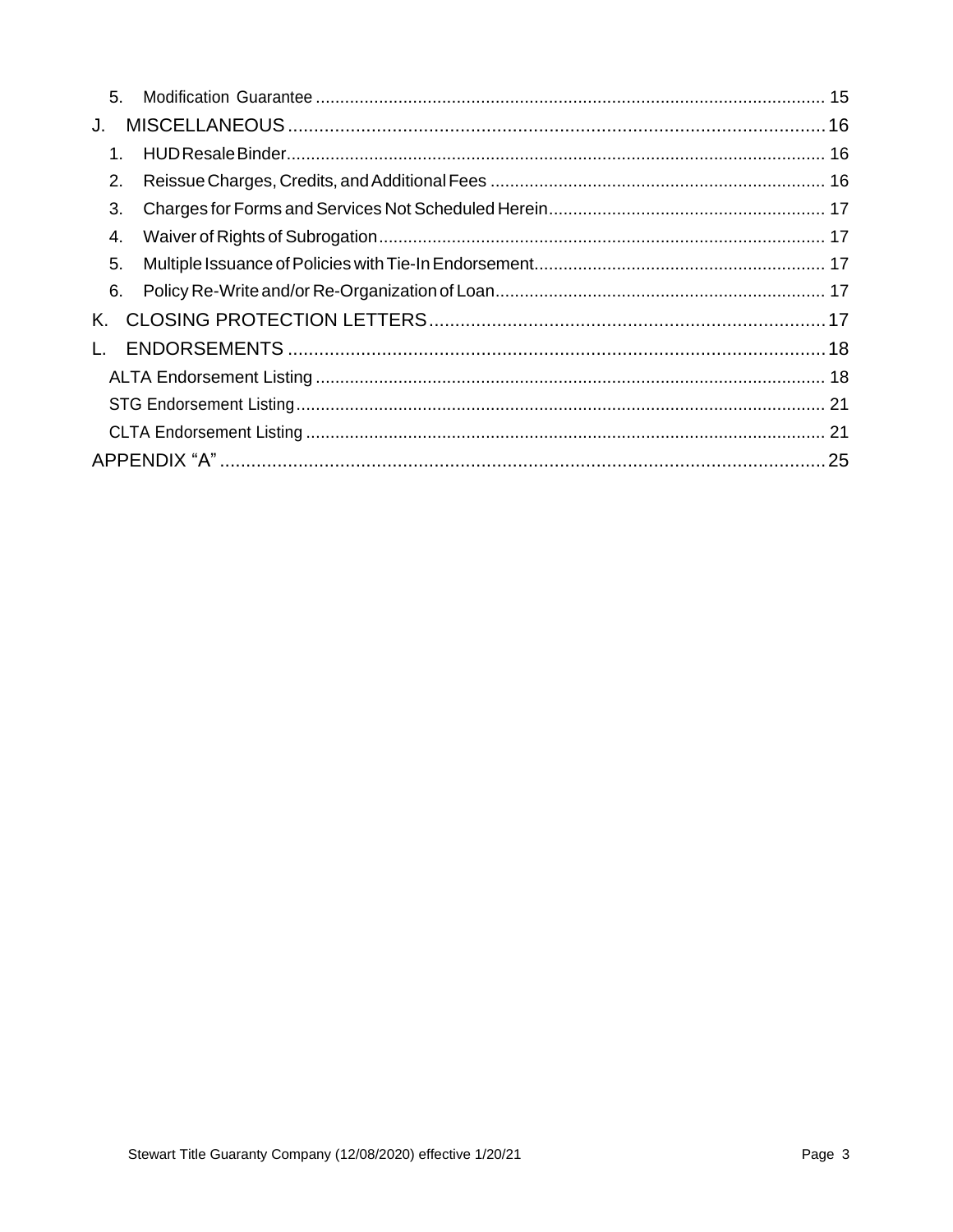# **IDAHO TITLE INSURANCE**

MANUAL OF CHARGES

# <span id="page-3-0"></span>**A. GENERAL PROVISIONS AND RULES; DEFINITIONS**

Thank you for using Stewart Title Guaranty Company (hereafter "Stewart" or "Underwriter") for your title insurance needs. The charges and rules for standard classifications of title insurance policies and endorsements issued by Stewart are set forth hereinafter.

An additional charge may be made for title insurance policies and endorsements that involve an extraordinary amount of work and/or risk but the applicant shall be notified before the additional charge is applied.

When a charge for a policy or guarantee is not an even dollar amount, the charge shall be rounded up to the nearest dollar. A charge that is a percentage of the Basic Schedule of Charges shall be calculated from the unrounded charge amount with rounding done after all other calculations have been determined.

# <span id="page-3-2"></span><span id="page-3-1"></span>**B. SUPPLEMENTAL CHARGES AND RULES**

#### **1. Amount of Insurance**

- a. Owner's Policy An owner's policy insuring a fee shall be issued for not less than (a) the amount of the current sales price of the land and any existing improvements appurtenant thereto, or (b) if no sale is being made, the amount equal to the value of the land and any existing improvements at the time of the issuance of the policy.
- b. Lender's Policy A loan policy shall be for not less than (a) the full principal amount of the indebtedness secured by the mortgage lien or (b) if indebtedness is secured by other collateral, then for not less than the value of the insured Land.
- c. Leasehold Policy Leasehold policies covering leasehold estates with an unexpired term of 50 years or more shall be for the full value of the land and existing improvements, and for less than 50 years shall be, at the option of the insured, based upon (1) the total amount of the rentals payable for the primary term but not less than five years, or (2) the full value of the land and any existing improvements together with any improvements immediately contemplated to be erected thereon.
- d. Contract Purchaser The Charge for insuring contract purchasers shall be for not less than the full value of the principal payments.
- e. Estate Less Than Fee Insurance of lesser estates shall be written for the amount of the value of the estate at the time the policy is issued.

#### <span id="page-3-3"></span>**2. Additional ChainsofTitle**

| <b>CONDITION</b>                                                                                                | <b>CHARGE</b>          |
|-----------------------------------------------------------------------------------------------------------------|------------------------|
| One chain of title                                                                                              | No charge              |
| Each additional chain of title [unless the land covered by<br>the additional chain has been previously insured] | Minimum \$125 [\$75]   |
| Insuring 2 or more lots in a single tract and in common<br>ownership                                            | No charge              |
| Insuring 2 or more lots in a single tract in different<br>ownership within the last 5 years                     | \$50 Additional charge |

For the purpose of determining whether or not to make an additional Charge, an extra chain of title shall be considered as one involving Land in a different block, section, county or under a different ownership for a substantial portion of the chain.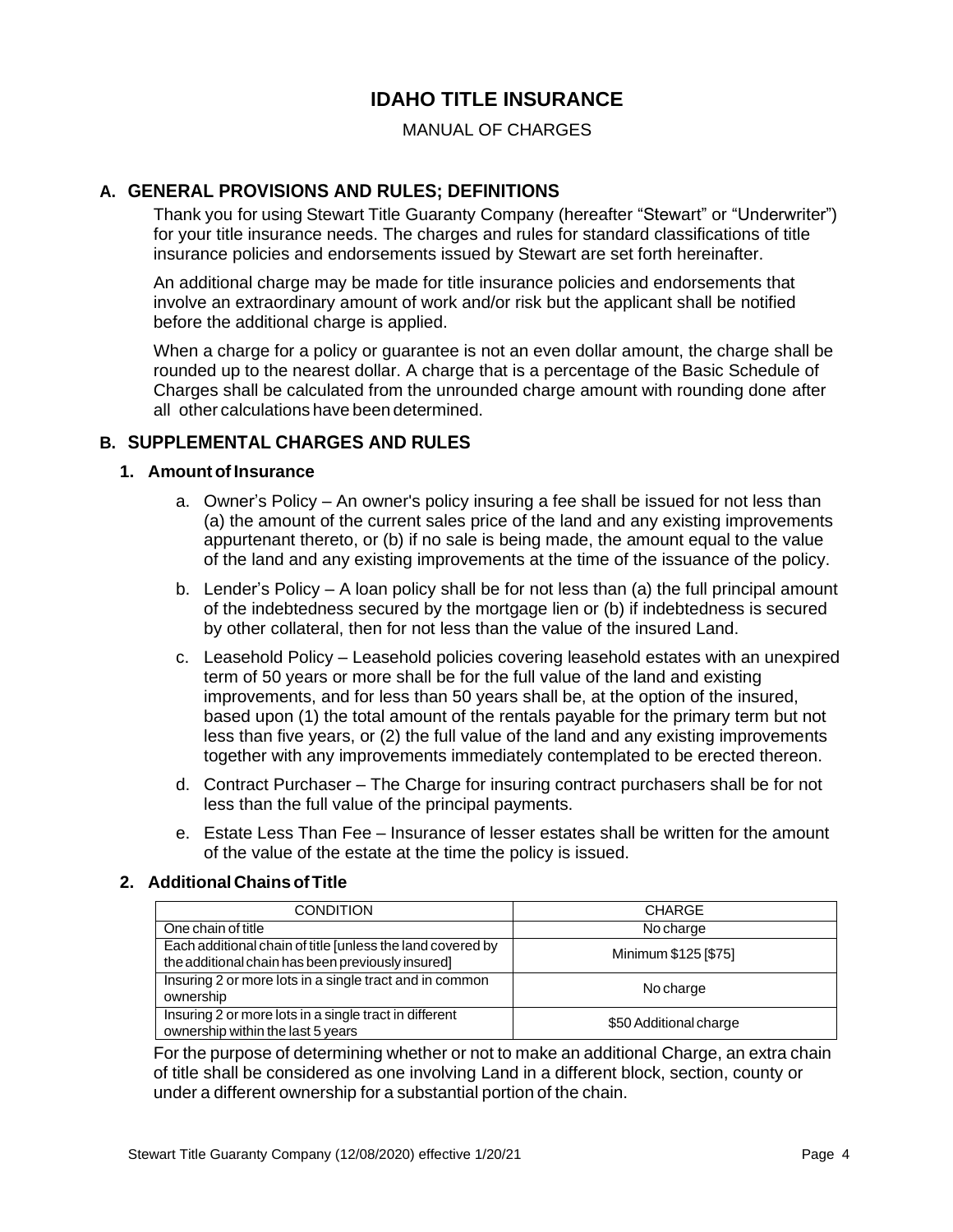Any Charge made hereunder shall be made only once; that is, it shall not be made upon reissue. For an additional chain of title for which a proposed insured shall submit a prior title insurance policy (regardless of date of issue), an abstract of title or similar type of evidence, as to such Land, the foregoing Charges may be waived.

#### <span id="page-4-0"></span>**3. Cancellations-InactiveOrders**

Prior to commencement of search, Charges may be waived. After the issuance of the commitment and prior to closing, the order may be canceled by payment of a cancellation Charge of 20% of the Basic Schedule of Charges; however, in no event shall the cancellation Charge be less than 50% of the minimum Applicable Charge provided in Section E.1. After closing, 80% of the Basic Schedule of Charges is applicable. The entire Charge shall be waived if it is apparent that through error the customer has entered duplicate orders in the same or competing companies. If Stewart determines to not assume a particular risk and the proposed finds another title insurer willing to assume the risk, the entire Charge shall be waived.

Unless a different time limit is expressed in the commitment, orders open for 6 months without a policy having been issued, through no fault of Stewart, except as to orders involving title litigation, shall be deemed inactive and billed at the full Basic Schedule of Charges.

No credit shall be allowed on any subsequent order for a cancellation Charge previously paid, if more than 90 days have elapsed since the Charge was made.

| <b>TERM</b>                | <b>DEFINITION</b>                                                                                                                                                        |  |
|----------------------------|--------------------------------------------------------------------------------------------------------------------------------------------------------------------------|--|
| <b>ALTA</b>                | American Land Title Association                                                                                                                                          |  |
| Applicable Charge          | The rate determined based on the formulas set forth in this manual                                                                                                       |  |
| Basic Schedule of          | The rate applied according to the chart found in Section E.1 herein.                                                                                                     |  |
| Charges                    |                                                                                                                                                                          |  |
|                            | The rate for a title insurance policy or endorsement. A Charge also includes the<br>abstracting, searching and examination fee. A Charge does not include any            |  |
| Charge                     | settlement fee, trustee fee, attorney fee, surveying fee, inspection fee, document<br>fee, closing fee, escrow fee or any other fee associated with escrow. A Charge for |  |
|                            | an endorsement may be reduced based on any permitted reduction to a policy as                                                                                            |  |
|                            | stated within this manual.                                                                                                                                               |  |
| <b>CLTA</b>                | California Land Title Association                                                                                                                                        |  |
|                            | "Commercial policies" for the purposes of insurance rates only includes bulk purchase                                                                                    |  |
|                            | or refinance of multiple residential dwellings, multi-family structures intended for the                                                                                 |  |
| Commercial                 | use of 5+ families, undeveloped lots, or real estate intended principally for business,                                                                                  |  |
|                            | commercial, industrial, religious, educational or agricultural purposes even if some                                                                                     |  |
|                            | portion of the real estate is used for residential purposes.                                                                                                             |  |
|                            | A loan for the purpose of construction of on-site improvements to the property to be                                                                                     |  |
| Construction Loan          | insured. The term does not include a loan for off-site improvements such as streets<br>and utilities.                                                                    |  |
|                            | The deletion of part or all of the standard exception from coverage. Extended                                                                                            |  |
|                            | Coverage may also be created by issuing certain endorsements. An endorsement                                                                                             |  |
| <b>Extended Coverage</b>   | creating Extended Coverage that provides additional affirmative assurances requires                                                                                      |  |
|                            | an additional Charge for both the Extended Coverage as well as the Charge for the                                                                                        |  |
|                            | endorsement                                                                                                                                                              |  |
|                            | The amount of an Insured Mortgage that is secured by land less any of the debt                                                                                           |  |
| <b>Full Principal Debt</b> | secured by personal property or uninsured real property interests                                                                                                        |  |
| Homeowner's Policy         | The American Land Title Association Homeowner's Policy of Title Insurance.                                                                                               |  |
| aka Enhanced Policy        |                                                                                                                                                                          |  |
| <b>Increased Liability</b> | Amount in excess of the original policy amount.                                                                                                                          |  |
| Amount                     |                                                                                                                                                                          |  |
| Insured                    | The person or entity named as the Insured in the policy of title insurance.                                                                                              |  |

# <span id="page-4-1"></span>**C. DEFINITIONS**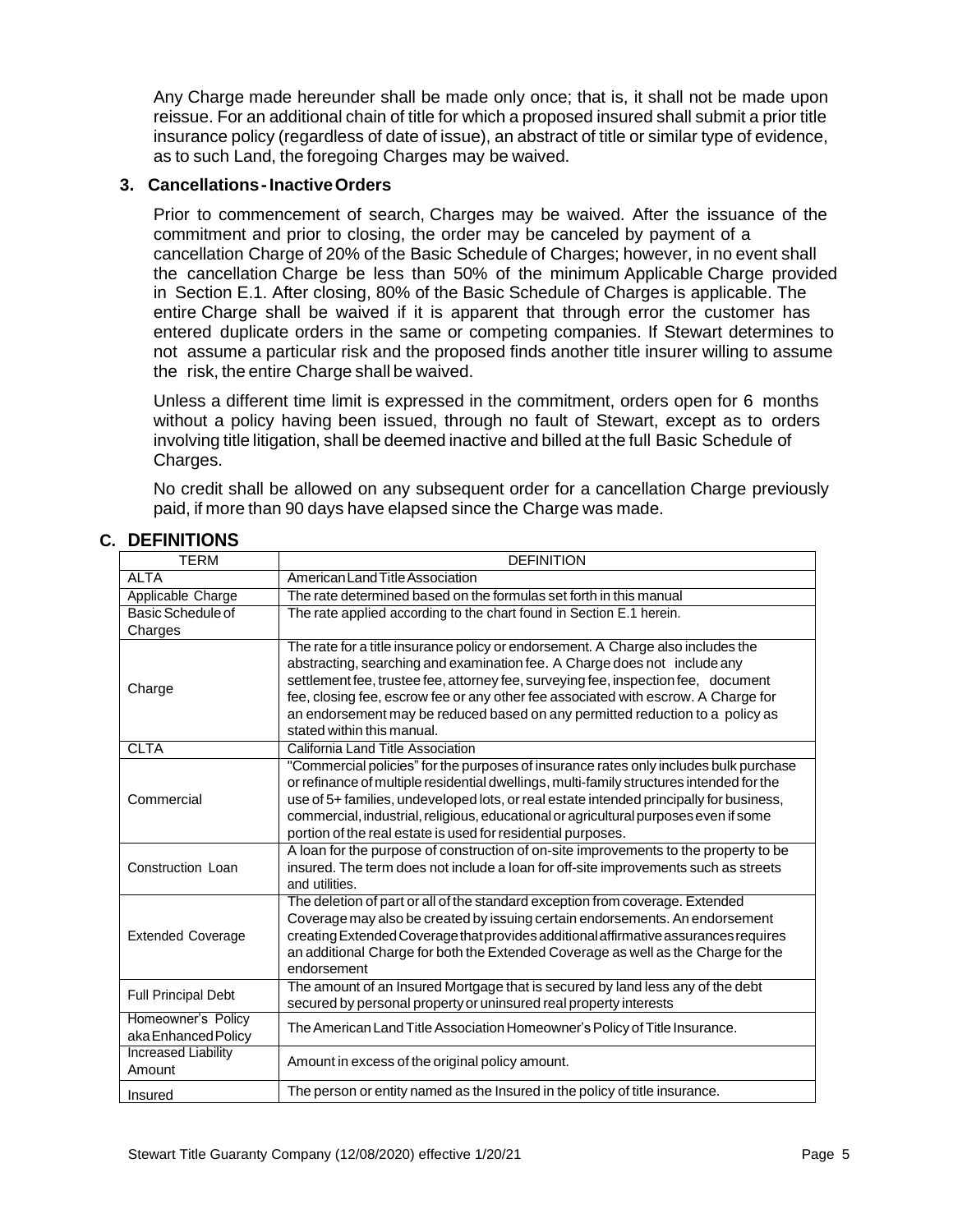| TERM               | <b>DEFINITION</b>                                                                                                                                                                                                                                                                                                                                                                                                                                                 |  |  |
|--------------------|-------------------------------------------------------------------------------------------------------------------------------------------------------------------------------------------------------------------------------------------------------------------------------------------------------------------------------------------------------------------------------------------------------------------------------------------------------------------|--|--|
|                    | The property described in Schedule A of a title insurance policy or commitment                                                                                                                                                                                                                                                                                                                                                                                    |  |  |
| Land, Premises, or | including any improvements affixed thereto which by operation of law constitute real                                                                                                                                                                                                                                                                                                                                                                              |  |  |
| Property           | property. The property described in Schedule A may be limited by exception as set                                                                                                                                                                                                                                                                                                                                                                                 |  |  |
|                    | out in Schedule B of the title insurance policy or commitment                                                                                                                                                                                                                                                                                                                                                                                                     |  |  |
| Loan Policy        | A title insurance policy insuring a lender or assignee/successor of a lender.                                                                                                                                                                                                                                                                                                                                                                                     |  |  |
| Minimum Charge     | The minimum charged to an applicant or insured shall be the lowest Charge shown in                                                                                                                                                                                                                                                                                                                                                                                |  |  |
|                    | the Basic Schedule of Charges in each of the pricing charts.                                                                                                                                                                                                                                                                                                                                                                                                      |  |  |
|                    | A transfer of an interest in land, other than in trust, to secure performance of the                                                                                                                                                                                                                                                                                                                                                                              |  |  |
| Mortgage           | obligation to pay back the indebtedness. The form of the mortgage may be a                                                                                                                                                                                                                                                                                                                                                                                        |  |  |
|                    | mortgage or other security instrument relating, at least in part, to land                                                                                                                                                                                                                                                                                                                                                                                         |  |  |
| Owner's Policy     | A title insurance policy insuring an owner, optionee, vendee, or lessee.                                                                                                                                                                                                                                                                                                                                                                                          |  |  |
| Policy Form        | Any title insurance policy or guarantee form filed by Stewart with the Commissioner of                                                                                                                                                                                                                                                                                                                                                                            |  |  |
|                    | Insurance of this State.                                                                                                                                                                                                                                                                                                                                                                                                                                          |  |  |
| Residential        | "Residential means real property having a single house, individual condominium unit,<br>mobile home permanently affixed to real estate, or other dwelling unit intended primarily<br>for the occupancy of from one to four (1-4) families or a single residential lot upon which<br>the purchaser intends to build a one to four family dwelling.                                                                                                                 |  |  |
| Simultaneous Issue | The issuance of two or more policies on identical land out of the same transaction.<br>The effective dates of the policies do not have to be the same in order to qualify for a<br>simultaneous issue; however, if the effective dates are not the same, these policies<br>must have been able to have been issued the same date and a commitment to insure<br>each interest insured must have been issued at the time of the consummation of the<br>transaction. |  |  |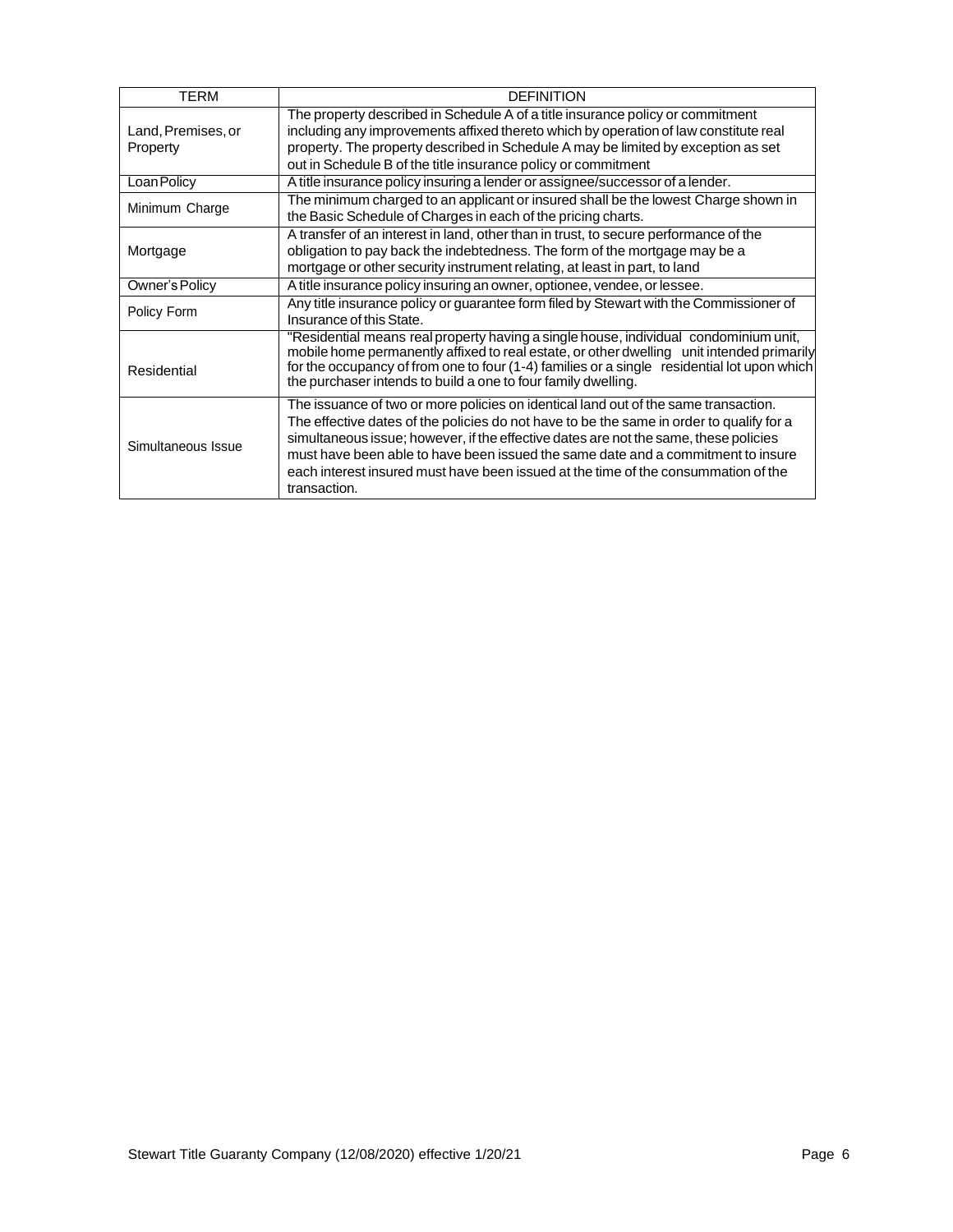| <b>TERM</b>                          | <b>DEFINITION</b>                                                                                                                                                                                                                                                                                                                                                                                                                                                                                                                                                                                                                                                                                                                                                                 |
|--------------------------------------|-----------------------------------------------------------------------------------------------------------------------------------------------------------------------------------------------------------------------------------------------------------------------------------------------------------------------------------------------------------------------------------------------------------------------------------------------------------------------------------------------------------------------------------------------------------------------------------------------------------------------------------------------------------------------------------------------------------------------------------------------------------------------------------|
|                                      | This refers to a title insurance policy that includes the standard regional exceptions in<br>Schedule B of the Owner's Policy and Lender's Policy.                                                                                                                                                                                                                                                                                                                                                                                                                                                                                                                                                                                                                                |
|                                      | a) Taxes or assessments which are not shown as existing liens by the records of<br>any taxing authority that levies taxes or assessments on real property or by the<br>public records. Proceedings by a public agency which may result in taxes or<br>assessments, or notices of such proceedings, whether or not shown by the records<br>of such agency or by public record                                                                                                                                                                                                                                                                                                                                                                                                      |
| <b>Standard Coverage</b>             | b) Any facts, rights, interests, or claims which are not shown by the public records,<br>but which could be ascertained by an inspection of the land or by making inquiry of<br>persons in possession thereof.                                                                                                                                                                                                                                                                                                                                                                                                                                                                                                                                                                    |
| Exceptions for<br>Owner's Policy and | c) Easements, liens, or encumbrances, or claims thereof, which are not shown by<br>the public records.                                                                                                                                                                                                                                                                                                                                                                                                                                                                                                                                                                                                                                                                            |
| Loan Policy                          | d) Discrepancies, conflicts in boundary lines, shortages in area,<br>encroachments, or any other facts which a correct survey would disclose, and<br>which are not shown by the public records.                                                                                                                                                                                                                                                                                                                                                                                                                                                                                                                                                                                   |
|                                      | e) (1) Unpatented mining claims;                                                                                                                                                                                                                                                                                                                                                                                                                                                                                                                                                                                                                                                                                                                                                  |
|                                      | (2) reservations or exceptions in patents or in Acts authorizing the issuance<br>thereof:<br>(3) water rights, claims or title to water, whether or not the matters excepted under<br>(a), (b) or (c) are shown by the Public Records.                                                                                                                                                                                                                                                                                                                                                                                                                                                                                                                                            |
|                                      | f) Any lien or right to a lien for services, labor, equipment, or material heretofore<br>or hereafter furnished, imposed by law and not shown by the public records.                                                                                                                                                                                                                                                                                                                                                                                                                                                                                                                                                                                                              |
|                                      | g) Rights of the state or federal government and/or public in and to any portion of the<br>land for right of way (whether or not such rights are shown by recordings of<br>easements and/or maps in the Public Records by the State of Idaho showing the<br>general location of these rights of way).                                                                                                                                                                                                                                                                                                                                                                                                                                                                             |
|                                      | h) Mineral Exception. In addition to the above 6 exceptions, the following mineral<br>exception shall be included in all commitments and policies unless Underwriter<br>approval to delete the same is obtained. "Minerals of whatsoever kind, subsurface<br>and surface substances, including but not limited to coal, lignite, oil, gas, uranium,<br>clay, rock, sand and gravel in, on, under and that may be produced from the Land,<br>together with all rights, privileges, and immunities relating thereto, whether or not<br>appearing in the Public Records or listed in Schedule B. Stewart makes no<br>representation as to the present ownership of any such interests. There may be<br>leases, grants, exceptions or reservations of interests that are not listed." |
| <b>Stewart</b>                       | Stewart Title Guaranty Company                                                                                                                                                                                                                                                                                                                                                                                                                                                                                                                                                                                                                                                                                                                                                    |
| Surcharge                            | A Charge in addition to the Basic Schedule of Charges for any policy or endorsement.                                                                                                                                                                                                                                                                                                                                                                                                                                                                                                                                                                                                                                                                                              |

# <span id="page-6-0"></span>**D. COMMITMENTS**

Commitments obligating Stewart shall be issued only upon application for a policy of title insurance. Preliminary reports, letter reports, certificates of title, or opinions of title as such are not issued. Regardless of any contract provision of an agreement between a seller and a buyer, borrower and lender, or any other party to a transaction that contemplates the issuance of any policy form, Stewart shall not be obligated to extend any coverage provided for herein until satisfaction of the underwriting requirements of Stewart.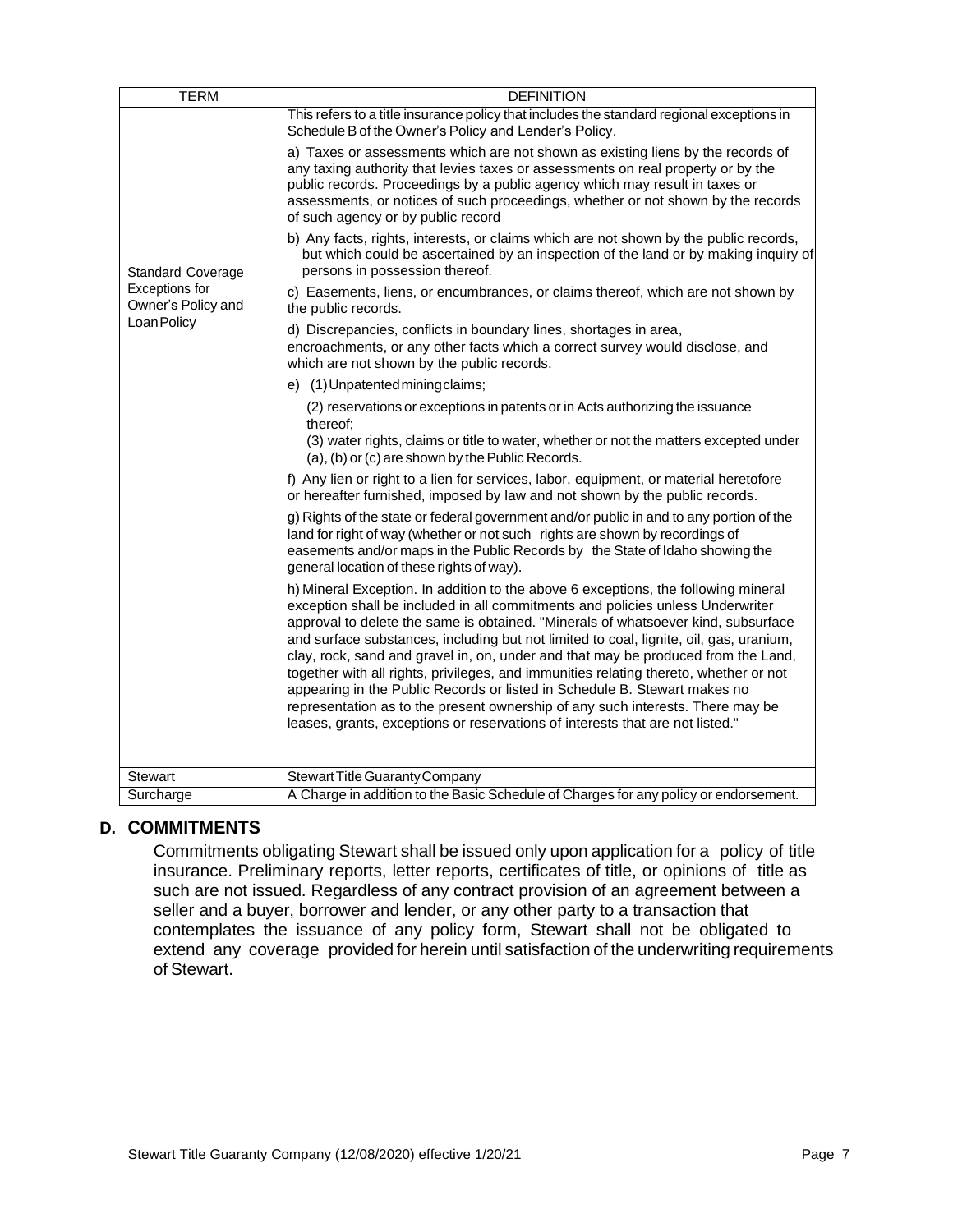# <span id="page-7-1"></span><span id="page-7-0"></span>**E. SCHEDULE OF CHARGES FOR POLICIES**

#### **1. BasicSchedule of Charges**

| <b>LIABILITY AMOUNT</b>                 | <b>PER THOUSAND</b> |
|-----------------------------------------|---------------------|
| $\frac{1}{100}$ to \$10,000             | (fixed) \$215.00    |
| Over \$10,000 to \$30,000, add          | \$6.60              |
| Over \$30,000 to \$50,000, add          | \$6.05              |
| Over \$50,000 to \$100,000, add         | \$3.85              |
| Over \$100,000 to \$300,000, add        | \$3.30              |
| Over \$300,000 to \$1,000,000, add      | \$2.47              |
| Over \$1,000,000 to \$5,000,000, add    | \$2.00              |
| Over \$5,000,000 to \$10,000,000, add   | \$1.20              |
| Over \$10,000,000 to \$50,000,000, add  | \$1.15              |
| Over \$50,000,000 to \$100,000,000, add | \$1.10              |
| Over \$100,000,000, add                 | \$1.05              |
| Minimum                                 | \$215.00            |

See Appendix "A" for calculated charges.

#### <span id="page-7-2"></span>**2. StandardandExtendedCoverageCharges**

| <b>POLICYTYPE</b>                       | CHARGE                                |
|-----------------------------------------|---------------------------------------|
| Standard Policy (Owner or Loan)         | 100% of the Basic Schedule of Charges |
| Extended Owner's Coverage - residential | 110% of the Basic Schedule of Charges |
| Extended Owner's Coverage-commercial    | 150% of the Basic Schedule of Charges |
| <b>Extended Loan Coverage Policy</b>    | 130% of the Basic Schedule of Charges |

NOTE: For owner's policies deleting only certain printed exceptions or for situations falling outside of the parameters shown above, the Surcharge shall be computed based upon rating procedures shown elsewhereinthismanual.

#### <span id="page-7-3"></span>**F. OWNER'S POLICIES**

The Charge for the Standard Coverage Owner's Policy shall be 100% of the Basic Schedule of Charges. In the event that some of the Standard Coverage Exceptions are deleted with the written approval of Stewart, a Surcharge of up to 50% may be added. If all the Standard Coverage Exceptions are deleted the Charge shall be as set forth in E.2.

#### <span id="page-7-4"></span>**1. Double Sale**

No order will be held open to cover a double sale. When a purchaser immediately resells or holds the Land in contemplation of a resale, the Charge will be both upon the transaction in which the Land is acquired and that in which it is resold, unless the original transaction contemplated is a tax-free exchange as that term is used in the Internal Revenue Code.

#### <span id="page-7-5"></span>**2. Increase of Liability**

Insurance for liability amounts in excess of the original policy amount is charged on an increased liability at the Applicable Charge. The increased liability amount is added to the rate calculation for the original policy amount at the Basic Schedule of Charges. The increased liability amount is based on the policy type for the new policy. The calculation of the Charge on the original policy is made first and then the calculation for the increase liability is applied. The Basic Charge shall be made for the increase amount, with a Minimum Charge of \$25. See CLTA endorsement 107.2.

#### <span id="page-7-6"></span>**3. Insured Owner Land Contract**

An insured owner who purchases on a real estate contract may, upon fulfillment of the terms of the contract, obtain a title policy rewritten to the current effective date as follows: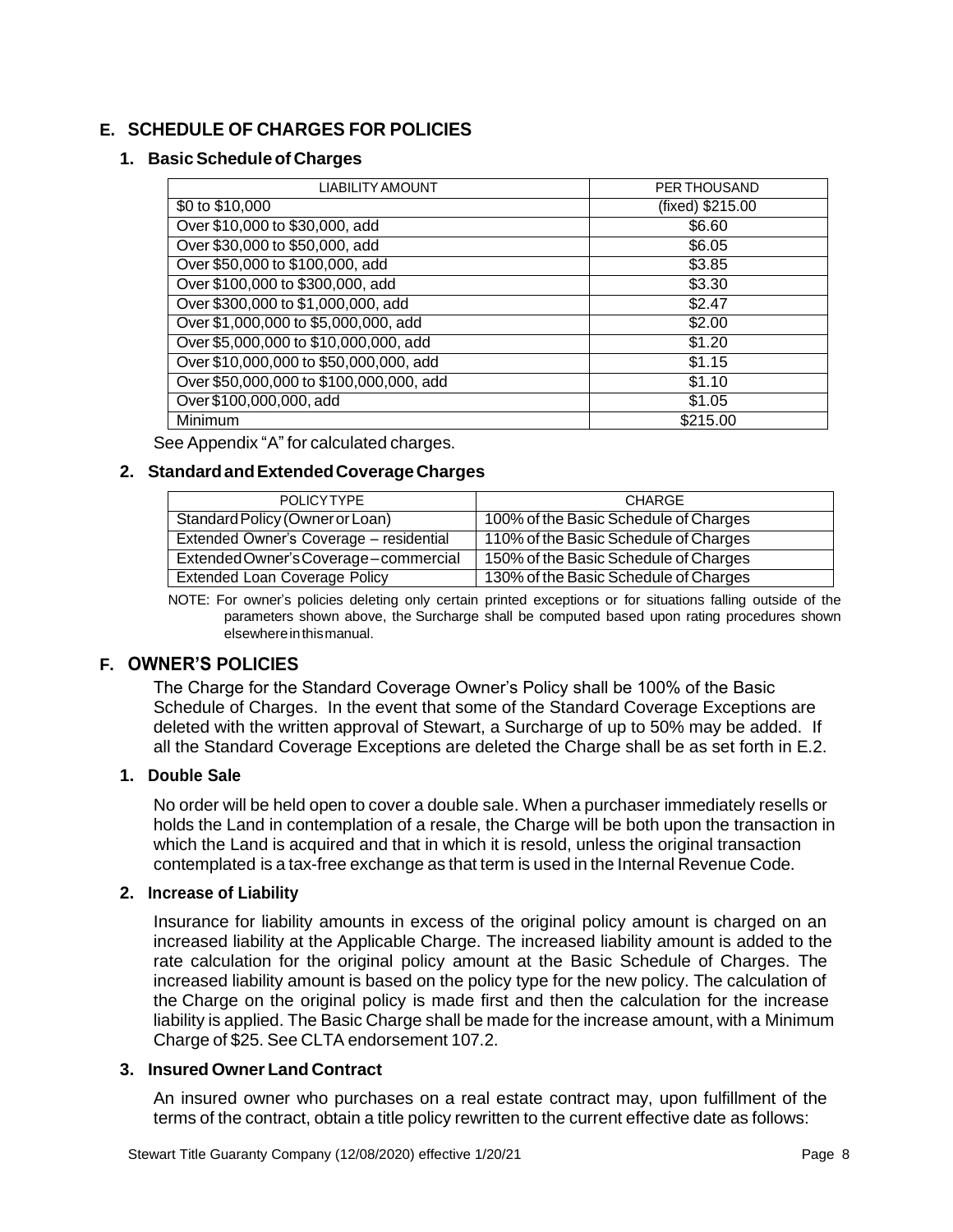| CONDITION                                     | <b>CHARGE</b>                        |
|-----------------------------------------------|--------------------------------------|
| Within 10 years of the date of original issue | 30% of the Basic Schedule of Charges |
| For all other conditions                      | 50% of the Basic Schedule of Charges |

#### <span id="page-8-0"></span>**4. ALTAHomeowner'sPolicy**

The Charge shall be ten percent (10%) of the Basic Rate added to the Applicable Charge. The Land must be Residential and a lot in a recorded subdivision.

#### <span id="page-8-1"></span>**5. 1031 Reverse Exchange**

| POLICYTYPE                                 | <b>CHARGE</b>                                                                                                                                                     |
|--------------------------------------------|-------------------------------------------------------------------------------------------------------------------------------------------------------------------|
| Owner's Policy to a qualified intermediary | 100% of the Basic Schedule of Charges                                                                                                                             |
| Owner's Policy to the Exchanger            | 30% of the Basic Schedule of Charges, provided<br>that title to the Land is conveyed to the<br>exchanger within 180 days from the date of the<br>original policy. |

In lieu of two separate policies, one single policy and commitment may be issued in connection with a reverse exchange at 110% of the Basic Schedule of Charges provided that within 180 days from the commitment the Insured Land is conveyed to the exchanger. Any increase in the amount of liability will be charged the applicable Basic Schedule of Charges.

#### <span id="page-8-2"></span>**6. U.S.PolicyForm andDate DownEndorsement-SpecialProvisionsfor Charges**

The Charge shall be 100% of the Basic Schedule of Charges. There shall be no charge other than for an increase in the amount of insurance in force, made for the first date down endorsement issued upon a U.S. Policy which is issued within 6 months of the original policy. For the insurance of any second or subsequent date down endorsement or any date down endorsement issued after 6 months from the date of the U.S. Policy to which it is attached, there shall be an endorsement Charge of \$100.00, plus the Charge for any increased insurance. U.S. Policies should be issued in an amount equal to the value or the interest being acquired, and any increased insurance liability Charge should be based upon the Charge in effect at the date of the endorsement.

#### <span id="page-8-3"></span>**G. LOAN POLICIES**

Under no circumstances are loan policies to be written for less than the mortgage debt unless the mortgage covers other security of which the Land is but a part. In that event, it is incumbent upon the policy issuing agent to satisfy itself that the risk is commensurate with the value of the security so insured.

#### <span id="page-8-4"></span>**1. ALTA Loan Policies**

- a. The Charge for the Standard Coverage Loan Policy shall be 100% of the Basic Schedule of Charges.
- b. The Charge for the Extended Coverage Loan policy shall be 130% of the Basic Schedule of Charges. This form of policy may have some or all of the Standard Exceptions from coverage removed. The Charges do not include the cost of any survey that may be required or any inspection charge for an inspection and mileage charge from the office. The policy shall not be for less than the full principal debt and may include up to 25% in excess of the principal debt to cover interest, foreclosure costs etc. Where the Land covered by the policy represents only part of the security for the loan, the policy shall be written for the amount of the unencumbered value of the Land or the amount of the loan, whichever is the lesser.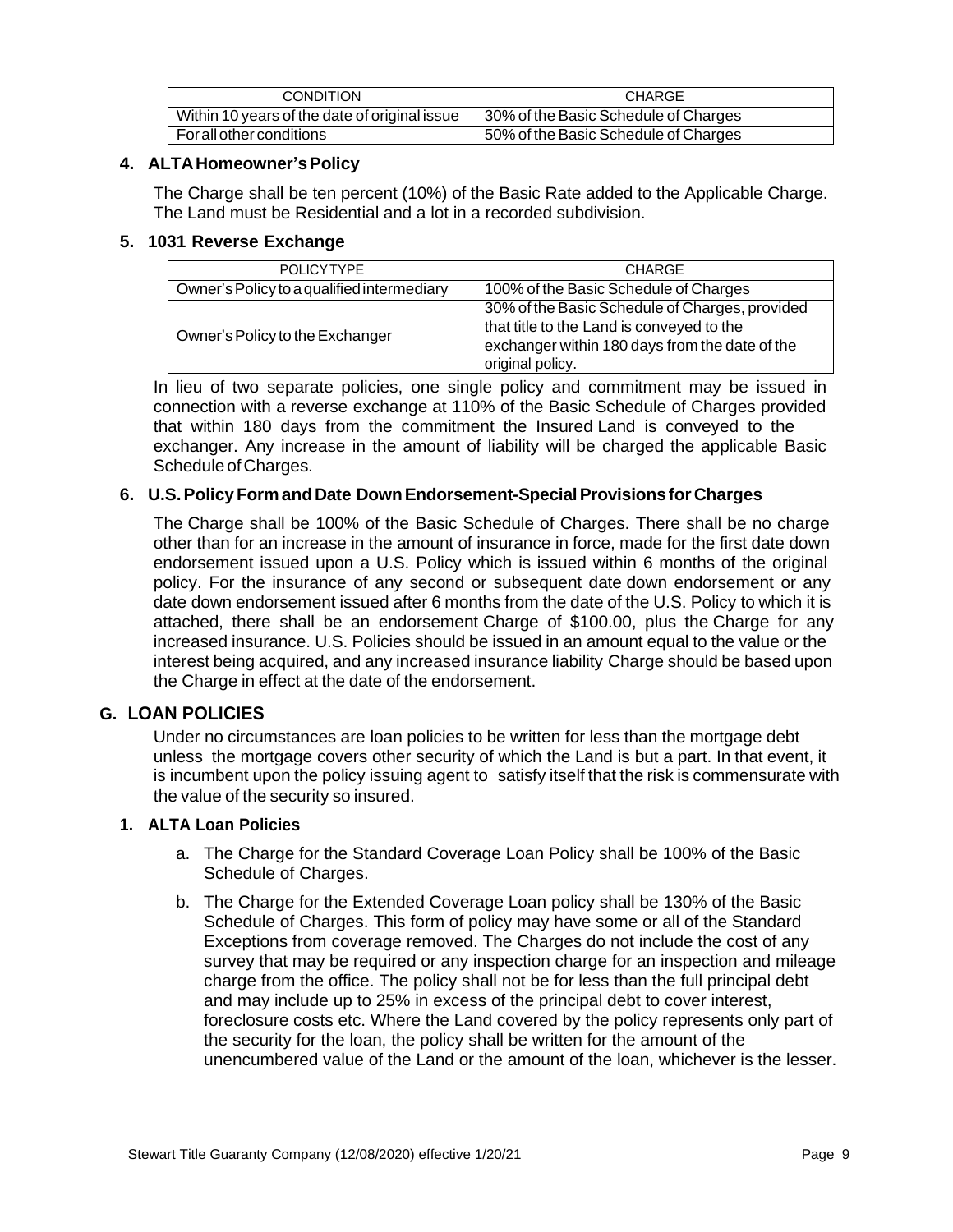#### <span id="page-9-0"></span>**2. ConstructionLoanPolicies**

Policies insuring the lender where the principal use of the funds is for the construction of improvements on the Land shall be rated as follows:

- a. Development or construction loan policies will be issued at 100% of the Basic Schedule of Charges for a Standard Coverage Policy, or 130% of the Basic Schedule of Charges for an Extended Coverage Policy.
- b. Following completion of construction, the Charge for the development or construction loan policy may be applied as a credit to the Charge for the owners and/or loan policies issued following construction or development. The amount of credit is 100% of the Basic Schedule of Charges for the development or construction loan policies plus a Surcharge of \$40. This credit may be pro-rated among several lots or parcels covered by the development or construction loan policies.

No credit is to be given for any part of the 30% Surcharge that may have been paid on the development or construction loan policy, nor is a credit to be given for any endorsement Charges made on the development or construction loan policy.

- c. The construction credit may be applied to either a loan policy insuring a deed of trust or mortgage that replaces the construction deed of trust or mortgage, or to an owner's policy upon the sale of the newly constructed improvement. This credit is only applicable if the new lender's or owner's policy is issued within one year of the date of the construction loan policy, or within 120 days after completion of construction.
- d. Such development or construction loans contemplate the inclusion of standard regional exceptions from coverage unless those matters can be removed based upon an inspection of the land and/or review of a survey, and priority of the insured mortgage is established of record. Lesser coverage may be granted in those circumstances not meeting the underwriting standards of Stewart including without limiting the option herein to the addition of a pending disbursement provision with date down endorsements, or ALTA 32/33 coverage, for periodic disbursements and limiting coverage to only those amounts disbursed by or through the insured lender.
- e. In re-issuing a permanent policy, or in the event of the assumption of such temporary loan by a purchaser, the rules otherwise provided herein relating to re-issue rates shall be applicable to such owners or lenders policies issued following such a temporary policy.

#### <span id="page-9-1"></span>**3. Policies Covering Future Advances, Extension of New Mortgages, Supplemental Mortgage and/or New Mortgage to Insured Lender**

- a. Loan Policy Insuring Future Advances. When an insured mortgage provides for future advances, the Charge for issuing an endorsement or a new policy insuring an additional advance to the same mortgagor shall be the difference between the Basic Schedule of Charges for a policy in the amount of the unpaid balance without the new advance and a policy in the amount of the unpaid balance with the new advance plus \$35. ALTA Endorsement 11.2 may be used in lieu of a new policy.
- b. Loan Policy Insuring Supplemental (Substitution) Mortgage. When a loan policy has been issued insuring a mortgage, and within 2 years of the recordation of the original mortgage, a supplemental (substitution) mortgage (or upon consolidation) by the same mortgagor, secured by the same premises, becomes necessary, a new loan policy will be issued in the new amount upon surrender of the outstanding loan policy at 50% of the Basic Schedule of Charges with a Minimum Charge for such issuance of \$120, plus applicable additional Charges for increased coverage and additional chains of title.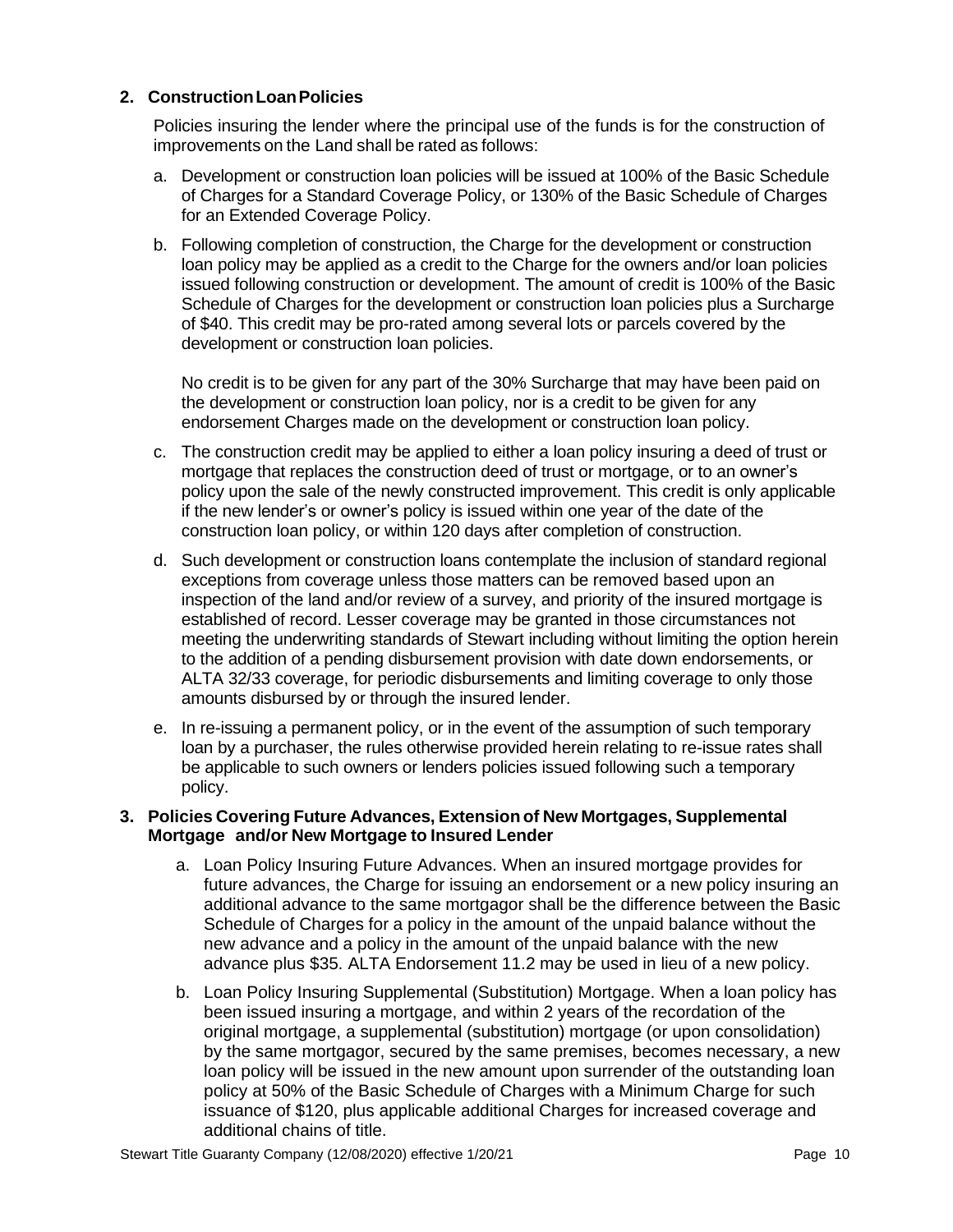# <span id="page-10-0"></span>**4. Assignment of Mortgage or Modification of Terms**

A new loan policy may be issued insuring the lien of the mortgage so assigned with a current date of policy at 30% of the Basic Schedule of Charges, with a minimum of \$50 when a loan policy has been issued and an assignment of the insured mortgage is made or the terms of the obligation or security are modified.

#### <span id="page-10-1"></span>**5. JuniorLoanPolicies**

When a Junior Loan policy is issued, the Charge made for such policy shall be made as follows:

| ALTA Residential Limited Coverage Junior Loan Policy |               |  |
|------------------------------------------------------|---------------|--|
| <b>LIABILITY AMOUNT</b>                              | <b>CHARGE</b> |  |
| \$0.00 to \$50,000                                   | \$120         |  |
| Over \$50,000 to \$90,000                            | \$140         |  |
| Over \$90,000 to \$130,000                           | \$170         |  |
| Over \$130,000 to \$200,000                          | \$200         |  |
| Over \$200,000 to \$250,000                          | \$230         |  |
| Over \$250,000 to \$300,000                          | \$250         |  |

There is an additional Charge of \$5 to issue the ALTA Residential Junior Loan policy Supplemental Coverage Endorsement - JR1 and \$5 to issue the Revolving Credit/Variable Rate Endorsement to Residential Limited Coverage Junior Loan policy - JR2, if issued within 6 months from date of policy. If issued after 6 months, the Charge is \$15. No other form of endorsement may be attached to an ALTA Junior Loan policy. The Junior Loan Policy may not be used when insuring a first priority deed of trust and may not be issued if the insured amount exceeds \$300,000.

#### <span id="page-10-2"></span>**6. ALTA Expanded Coverage Residential Loan Policies and ALTA Short Form Expanded Coverage Residential Loan Policies**

The Charge for these policies, is ten (10%) of the Basic Schedule of Charges a d d e d t o the Applicable Charge, plus any additional Charges for endorsements, if any, issued separately or included in the ALTA Expanded Coverage Residential Loan Policy coverage. The Land must be Residential and a lot in a recorded subdivision.

#### <span id="page-10-3"></span>**7. SMART Policies (Limited Residential Standard Coverage)**

| RANGE OF LIABILITY                       | SMART CHARGE |
|------------------------------------------|--------------|
| Up to and including \$50,000             | \$125        |
| Thereafter up to and including \$100,000 | \$150        |
| Thereafter up to and including \$150,000 | \$175        |
| Thereafter up to and including \$250,000 | \$200        |
| Thereafter up to and including \$300,000 | \$250        |
| Thereafter up to and including \$350,000 | \$275        |

A SMART policy may be issued only to a lender and only when the property is Residential property and a lot in a recorded subdivision.

SMART Policies may not be issued for liabilities in excess of \$350,000. A SMART Policy contains the Standard Coverage Exceptions plus the following four exceptions:

- a. Agreements, if any, related to the future assessment obligations not yet due and payable, which appear in the public records.
- b. Agreements, covenants, conditions, restrictions and/or declarations affecting title, or violations thereof, if any, which appear in the public records or are shown on any recorded subdivision map or survey.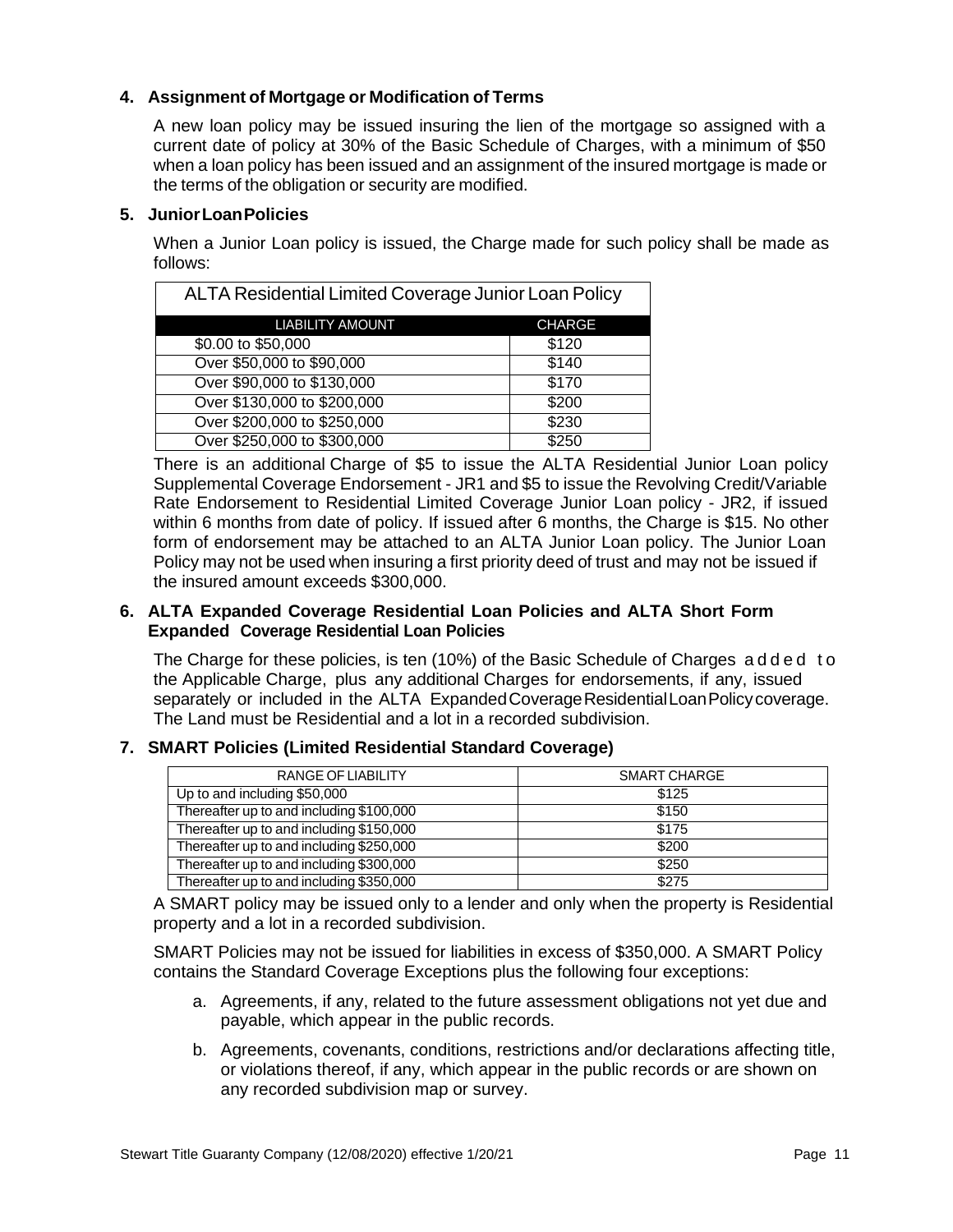- c. Easements or encroachments, if any, which appear in the public records or are shown on any recorded subdivision map or survey.
- d. Any reservation or conveyance of minerals, gas, oil, sand, gravel or timber, or rights related thereto, including leases of said interests, which appear in the public records.

#### <span id="page-11-0"></span>**8. ALTAResidentialLimitedCoverageMortgageModificationPolicy**

The Charge for the ALTA Residential Limited Coverage Mortgage Policy shall be \$150.00. The Charge shall not include any Charges for separate services, including abstracting or search services, or recording, that are provided to institutional lenders.

#### <span id="page-11-1"></span>**9. Leasehold Policies**

Leasehold estates, where the unexpired term of the lease is for a period of 50 years or more, or where additional fee interests, either in the improvements or additional parcels are insured, shall be Charged for the full value of the property.

Leasehold estates for a period less than 50 years shall be written either for the total amount of the rentals payable upon primary term of the lease (but not less than 5 years) or the current market value of the property together with any improvements immediately contemplated to be erected thereon.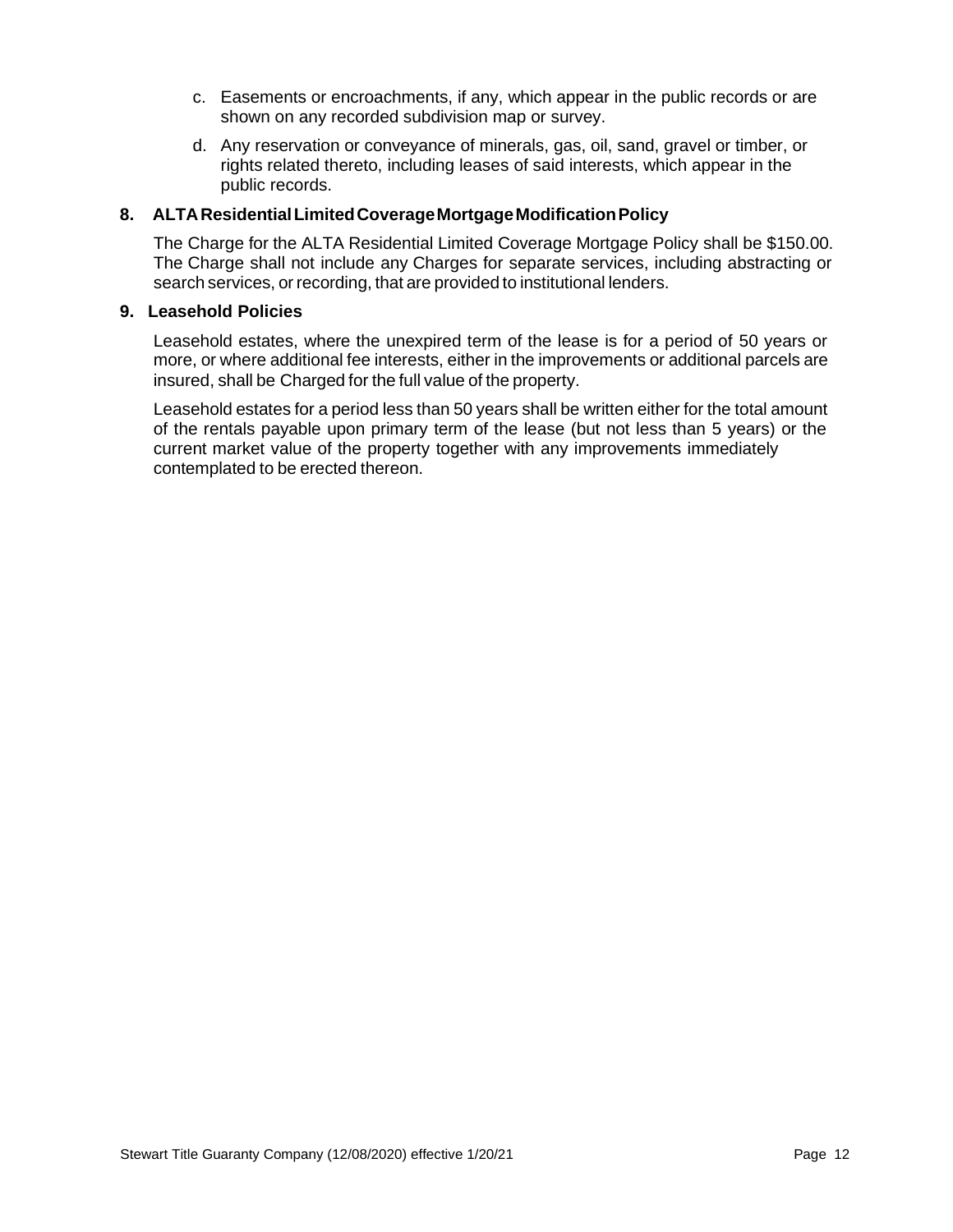# <span id="page-12-0"></span>**H. SIMULTANEOUSISSUE**

| <b>Policy Combination</b>                                     | <b>Charge</b>                                                                                                               |                                                                |  |  |  |  |
|---------------------------------------------------------------|-----------------------------------------------------------------------------------------------------------------------------|----------------------------------------------------------------|--|--|--|--|
| of Owner's and<br>Lender's                                    | <b>For Owner's Policy</b>                                                                                                   | <b>For Each Lender's</b><br><b>Policy</b>                      |  |  |  |  |
| Standard Owner's with<br>Standard Loan                        | 100% of the Basic Schedule of<br>Charges                                                                                    | \$75.00                                                        |  |  |  |  |
| <b>Standard Owner's with</b><br><b>Extended Loan</b>          | 100% of the Basic Schedule of<br>Charges                                                                                    | \$75.00 plus 30% of the<br><b>Basic Schedule of</b><br>Charges |  |  |  |  |
| <b>Standard Owner's with</b><br><b>Expanded Loan</b>          | 100% of the Basic Schedule of<br>Charges                                                                                    | \$75.00 plus 40% of the<br><b>Basic Schedule of</b><br>Charges |  |  |  |  |
| <b>Extended Owner's with</b><br><b>Standard Loan</b>          | 110% of Basic Schedule of<br><b>Charges if Residential</b><br>150% of Basic Schedule of<br><b>Charges if Commercial</b>     | \$75.00                                                        |  |  |  |  |
| <b>Extended Owner's with</b><br><b>Extended Loan</b>          | 110% of Basic Schedule of<br><b>Charges if Residential</b><br>150% of the Basic Schedule of<br><b>Charges if Commercial</b> | 10% of the Basic<br><b>Schedule of Charges</b>                 |  |  |  |  |
| <b>Extended Owner's with</b><br><b>Expanded Loan</b>          | 110% of Basic Schedule of<br><b>Charges if Residential</b><br>150% of the Basic Schedule of<br><b>Charges if Commercial</b> | 20% of the Basic<br>Schedule of Charges                        |  |  |  |  |
| Homeowner's with<br><b>Standard Loan</b>                      | 110% of the Basic Schedule of<br>Charges                                                                                    | \$75.00                                                        |  |  |  |  |
| Homeowner's with<br><b>Extended Loan</b>                      | 110% of the Basic Schedule of<br>Charges                                                                                    | 10% of the Basic<br><b>Schedule of Charges</b>                 |  |  |  |  |
| Homeowner's with<br><b>Expanded Loan</b>                      | 110% of the Basic Schedule of<br>Charges                                                                                    | 15% of the Basic<br>Schedule of Charges                        |  |  |  |  |
| <b>Policy Combination</b>                                     | <b>Charge</b>                                                                                                               |                                                                |  |  |  |  |
| of Multiple<br><b>Residential</b><br>Lender's                 | <b>Lender's Policy with Highest</b><br>Liability                                                                            | <b>Each Lower Liability</b><br><b>Lender's Policy</b>          |  |  |  |  |
| Two or more Standard                                          | 100% of the Basic Schedule of                                                                                               | \$75.00                                                        |  |  |  |  |
| Loan<br><b>Extended Lender's with</b><br><b>Standard Loan</b> | Charges of the aggregate<br>110% of the Basic Schedule of<br>Charges                                                        | \$75.00                                                        |  |  |  |  |
| Two or more Extended<br>Loan                                  | 110% of the Basic Schedule of<br>Charges of the aggregate                                                                   | \$75.00                                                        |  |  |  |  |

Multiple policies may be issued covering all or portions of the same tract and qualify for a simultaneous Charge based upon the fact that the policies are issued or contemplated to be issued as part of a single transaction: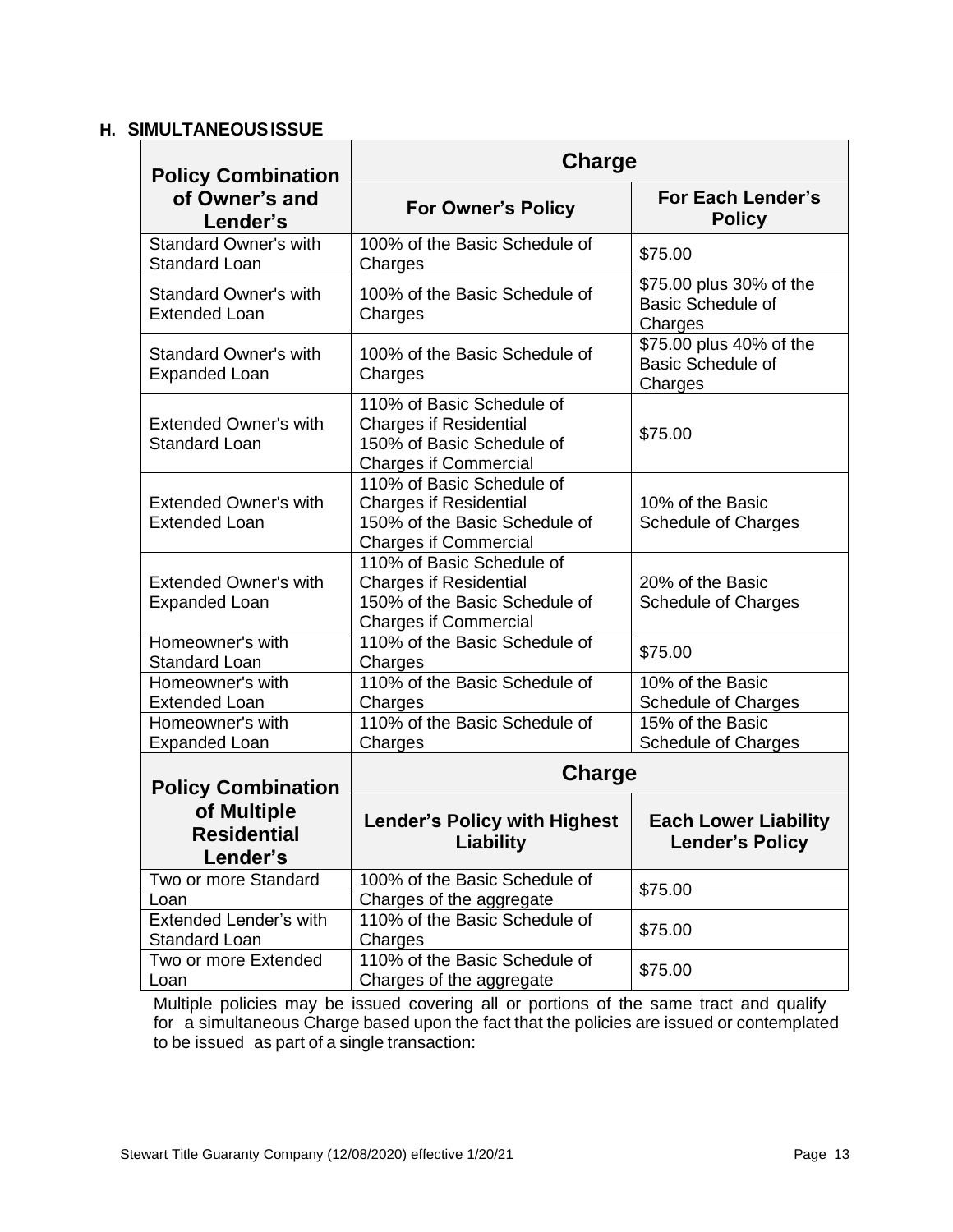The Charge for the issuance of a standard owner's policy insuring a single risk covering more than one Insured is 100% of the Basic Schedule of Charges for the single risk insured plus a Surcharge of 30% of the Basic Schedule of Charges for each additional interest insured under the individual and separate policy. Multiple owner's policies may be written as a single risk. The Insureds, however, receive separate policies.

It is contemplated that the amount of insurance under the owner's policies will equal the value of the Land or represent a lesser interest in the Land. Where multiple owners and/or lenders policies are being issued the aggregate outstanding liability shall be used to establish the liability for the primary policy.

#### <span id="page-13-0"></span>**I. GUARANTEES**

Guarantees shall be written with Standard Coverage Exceptions. Such exceptions may be deleted upon payment of a Surcharge of up to 50%, depending on which exception is deleted, as approved by Stewart in writing. Deletion of the standard mechanic's lien exception shall not be generally acceptable in most forms of guarantee contemplated herein and shall only be made with specific written approval of Stewart and a Surcharge of up to 50%.

#### <span id="page-13-1"></span>**1. Trustee's Sale Guarantee**

The Charge for the trustee's sale guarantee shall be 100% of the Basic Schedule of Charges based on the total amount of indebtedness remaining secured under the deed of trust or mortgage. The Minimum Charge for a trustee's sale guarantee shall be \$200.

An endorsement to a trustee's sale guarantee bringing the effective date current and reflecting changes in the public record within 6 months of the effective date shall bear a charge of \$50. For date downs changing an effective date to cover a period over 6 months and up to 18 months after such effective date, the Charge for such endorsement shall be \$120. For each 6-month period thereafter the Charge shall be an additional \$50.

A trustee's sale guarantee may be converted to a policy.

a) Charge for Standard Coverage Owner's Policy to Assured

The Charge for a Standard Coverage Owner's policy issued in favor of the assured when the assured acquires title from the trustee's deed is 20% of the Basic Schedule of Charges.

b) Charge for Extended Coverage Owner's Policy to Assured

The Charge for an Extended Coverage Owner's policy issued in favor of the assured when the assured acquires title from the trustee's deed is 45% of the Basic Schedule of Charges.

c) Charge for Standard Coverage Owner's Policy to Buyer

The Charge for a Standard Coverage Owner's policy issued to a buyer from a trustee's deed or deed in lieu of foreclosure under a trustee's sale guarantee is 60% of the Basic Schedule of Charges with a Minimum Charge of \$200.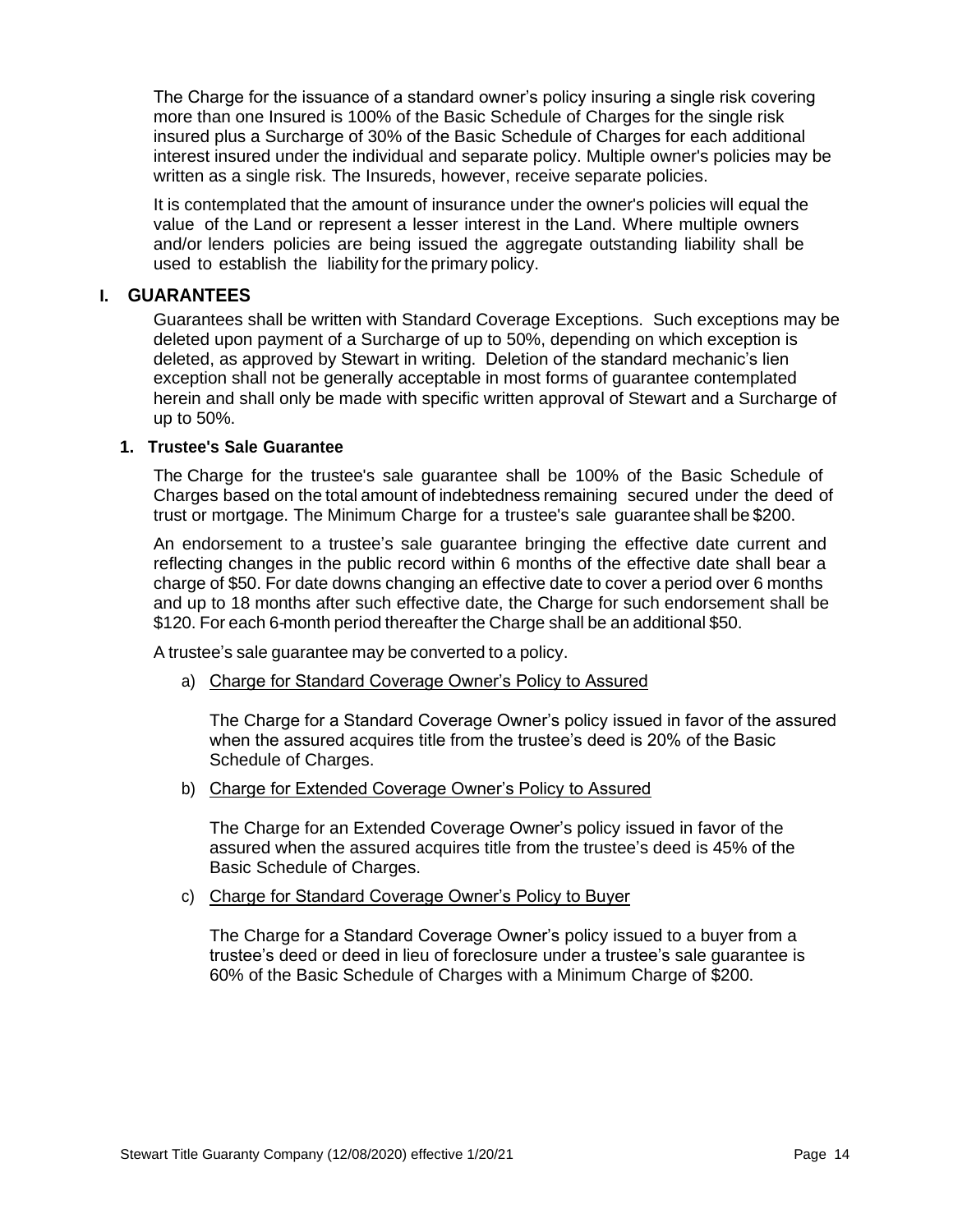#### d) Charge for Standard Coverage Owner's Policy from a Government or Mortgage Insurance Sale

The Charge for a Standard Coverage Owner's policy issued to a buyer from a trustee's deed or deed in lieu of foreclosure under a governmental or private Mortgage insurance foreclosure is 60% of the Basic Schedule of Charges with a Minimum Charge of \$300. The owner's policy must be issued within 12 months from the trustee's deed of deed in lieu of foreclosure in order to qualify for this discounted rate.

#### <span id="page-14-0"></span>**2. Litigation Guarantee**

The Charge for the litigation guarantee shall be 100% of the Basic Schedule of Charges with a Minimum Charge of \$200.

#### <span id="page-14-1"></span>**3. Environmental Recorded Document Guarantees**

The Minimum Charge for Environmental Recorded Document Certificates shall be \$500 for \$10,000 coverage. In addition to said Charge, an additional work charge of \$75 per hour shall be charged for cases where the amount of work is disproportionate to the Basic Charge and liability assumed.

#### <span id="page-14-2"></span>**4. Other Guarantees**

The Charge for guarantees utilizing the Stewart Guarantee, to include Chain of Title Guarantee, Mechanic Lien Guarantee, Judgment & Tax Lien Guarantee, Personal Property Encumbrance Guarantee, Lot Book Guarantee, Property Search Guarantee, Subdivision Guarantee, CombinationGuarantee, Plant InformationGuarantee, Mining Claim Guarantee, Recorder's Index Guarantee, Planning Commission Notice Guarantee, and Patent Mineral Reservation Guarantee shall be not less than \$90 for a limited search of the public records of subdivided lands or sectional lands where the policy issuing agent has a prior title insurance policy, or \$130 for a search of sectional lands and mining claims. Additional parcel searching Charges shall be made at the Charge of \$45 for each additional parcel. A \$25 fee will be Charged for any judgment tax lien search. The guarantees contemplated herein shall be deemed to include within the minimum fees referred to in this section \$1,000 of liability. If the liability for such guaranty is greater than \$1,000, the Charge shall be computed at 50% of the Basic Schedule of Charges.

The guarantees contemplated by this sub-section 4 involve a limited search of the public records and generally for specific types of interests.

#### <span id="page-14-3"></span>**5. Modification Guarantee**

The Charge for the Modification Guarantee shall be \$150.00. The Charge for each continuation or down date shall be \$25.00. The Charge shall not include any Charges for separate services, including abstracting or search services, or recording, that are provided to institutional lenders.

The Modification Guarantee may be issued in connection with a modification of a mortgage or deed of trust covering one-to-four residential real property only if the order, applicable legal description or address, and names of parties to the modification for issuance are placed and communications sent electronically through websites or other electronic communications to locations explicitly designated by Stewart for placement of orders for the Modification Guarantee. The Modification Guarantee may be modified and extended by one or more continuations or date downs.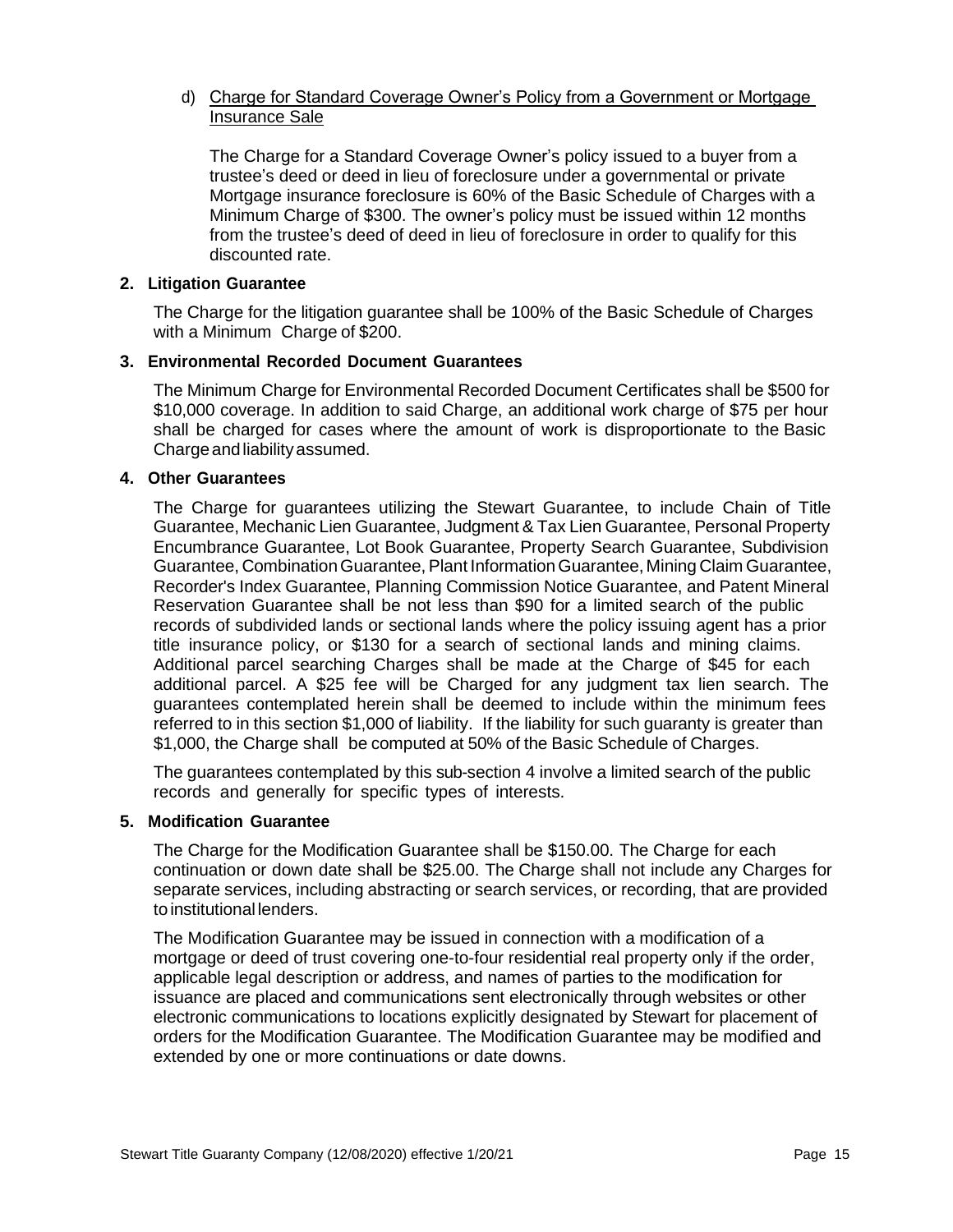#### <span id="page-15-0"></span>**J. MISCELLANEOUS**

#### <span id="page-15-1"></span>**1. HUDResaleBinder**

The charge for the HUD binder or endorsement shall be 75% of the basic schedule of charges.

#### <span id="page-15-2"></span>**2. ReissueCharges, Credits, andAdditionalFees**

a. When an owner and/or lender has been insured within the specified period, a reissue charge is available as follows:

*Owner's Policy:* Within 2 years following the issuance of an owner's policy by another title insurer or Stewart, a reissue Charge of 75% of the Basic Schedule of Charges shall be given. New insurance above the amount of insurance shown in such prior policy shall be charged at the Basic Schedule of Charges herein between such prior amount of insurance and the new requested amount of insurance. Where an insured is disposing of only a portion of the Land insured under such prior policy, the amount of insurance under the prior policy shall be apportioned pro-rata to the smaller tract. If the new policy amount exceeds the pro-rata portion of the prior policy, a Charge for the difference between the prior policy and the new policy must be made. The applicable additional Charges for such increased coverages shall be calculated based on the Basic Schedule of Charges. Such Charges may be given each time the insurance is sought, notwithstanding the fact that a previous transaction qualified for this or a similar Charge.

*Loan Policy:* Within 6 years following the issuance of a prior loan policy a new policy shall be issued at 50% of the Basic Schedule of Charges up to the prior policy amount. If the new policy amount exceeds the prior loan policy amount, a Charge for the difference between the old policy and the new policy must be made. The applicable additional Charge for such increased coverage shall be calculated based on the Basic Schedule of Charges. Such Charge may be given each time that insurance is sought notwithstanding the fact that the previous transaction qualified for this or a similar charge.

*Owner's Policy to Loan Policy:* Within 6 years of an owner's policy, where the borrower is the insured owner, a loan policy shall be issued at 50% of the Basic Schedule of Charges herein of the portion of the charge equivalent to a Standard Coverage loan policy, with no reduction or credit available for any Extended Coverage charges applicable as otherwise provided for herein, and further provided that the new loan does not exceed the amount of such owner's policy. If the new loan exceeds the owner's policy, then a charge for the amount in excess of the owner's policy amount shall be calculated based on Section E.1(b) herein.

- b. When a guarantee has been issued within two years of the new policy date, a reissue credit of 25% of the Basic Schedule of Charges is available.
- c. When a transaction is contemplated that has a liability that exceeds the single risk retention limit of Stewart as may be established from time to time, the issuing office shall charge the cost of reinsurance that is i) required by a proposed insured at a lower limit than that established by Stewart or by statute, ii) in excess of \$0.35 per thousand, iii) all of the above.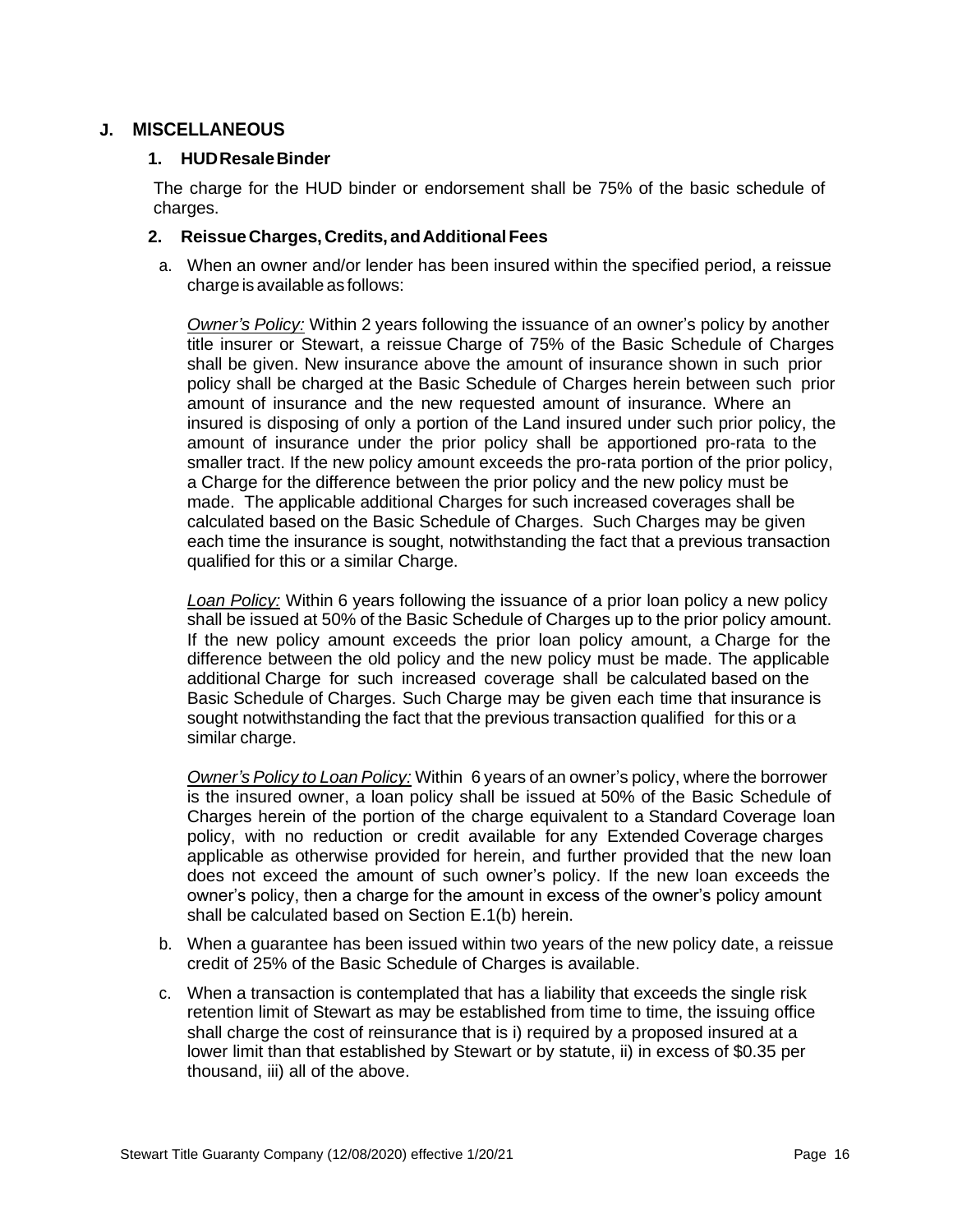#### <span id="page-16-0"></span>**3. Charges for Forms andServices NotScheduled Herein**

Charges for title forms and escrow services of Stewart may be requested which are not described in this manual of Charges. In such instances, a charge will be made which, in the opinion of Stewart, appears to be consistent with the general pattern of pricing provided herein.

In certain instances, due to unusual requirements in the financing or development of major projects and/or nationwide accounts, it may be necessary to enter into agreements or contracts as to the various services to be rendered and the charges to be made thereon. All such requests must be submitted in full detail, for consideration, to Stewart. This is necessary in order to maintain uniformity on projects of a similar nature and to offer prices which are consistent with established insurance charges. Any submission shall be made to the home office in Houston, Texas.

#### <span id="page-16-1"></span>**4. Waiver of Rights of Subrogation**

Waiver of rights of subrogation against a present or former owner or insuring such rights as may be transferred through a quit claim deed shall be subject to a Surcharge of 75% of the Basic Schedule of Charges. This sub-paragraph shall not be interpreted to include deeds from personal representatives, governmental entities or similar type conveyances.

#### <span id="page-16-2"></span>**5. MultipleIssuanceofPolicieswithTie-InEndorsement**

An Office, Agent or Approved Attorney, if requested, and upon satisfaction of the underwriting standards of Stewart may issue as part of a single transaction a single policy covering all lands that are included in the transaction, regardless of the county, number of counties, state, number of states, country or number of countries where such lands are located or issue multiple policies with the premium allocated among the parcels, provided that all such policies contain an endorsement that ties all such policies, regardless of location, together as a single issuance.

For the purpose of calculating the Charge for transactions involving multiple parcels issued by multiple offices, agents or approved attorneys, regardless of the location that are part of a single transaction, the Charge shall be calculated based upon the pro-rata portion of the total liability and upon the Basic Schedule of Charges to which shall be added the applicable additional chains of title found in Section B.2.

#### <span id="page-16-3"></span>**6. Policy Re-Write and/or Re-Organizationof Loan**

Upon the payment of 30% of the Basic Schedule of Charges, unless otherwise specifically provided for elsewhere herein, any policy written within the preceding 10 years may be rewritten at a later date with a current date of policy upon satisfaction of Stewart's underwriting requirements. Included within this provision without limiting its scope would be such circumstances as extending an owner's policy issued when a contract of sale was entered into and later extended to date of recordation of a fulfillment deed upon such contract or the insured lender re-writing an existing loan with the same borrower upon different terms, or a lender agreeing to add additional land as collateral and release other lands. Applicable Charges for additional chains of title found in Section B.2. shall be charged for additional parcels as applicable.

# <span id="page-16-4"></span>**K. CLOSING PROTECTION LETTERS**

The Charge for a Closing Protection Letter ("CPL") shall be \$25 per transaction. The entire amount of the CPL rate, fee or Charge shall be remitted to Stewart for the additional risk it assumes when providing closing protection coverage. In the event of a second mortgage by a lender other than the primary lender, an additional \$25 shall be charged for and remitted to Stewart.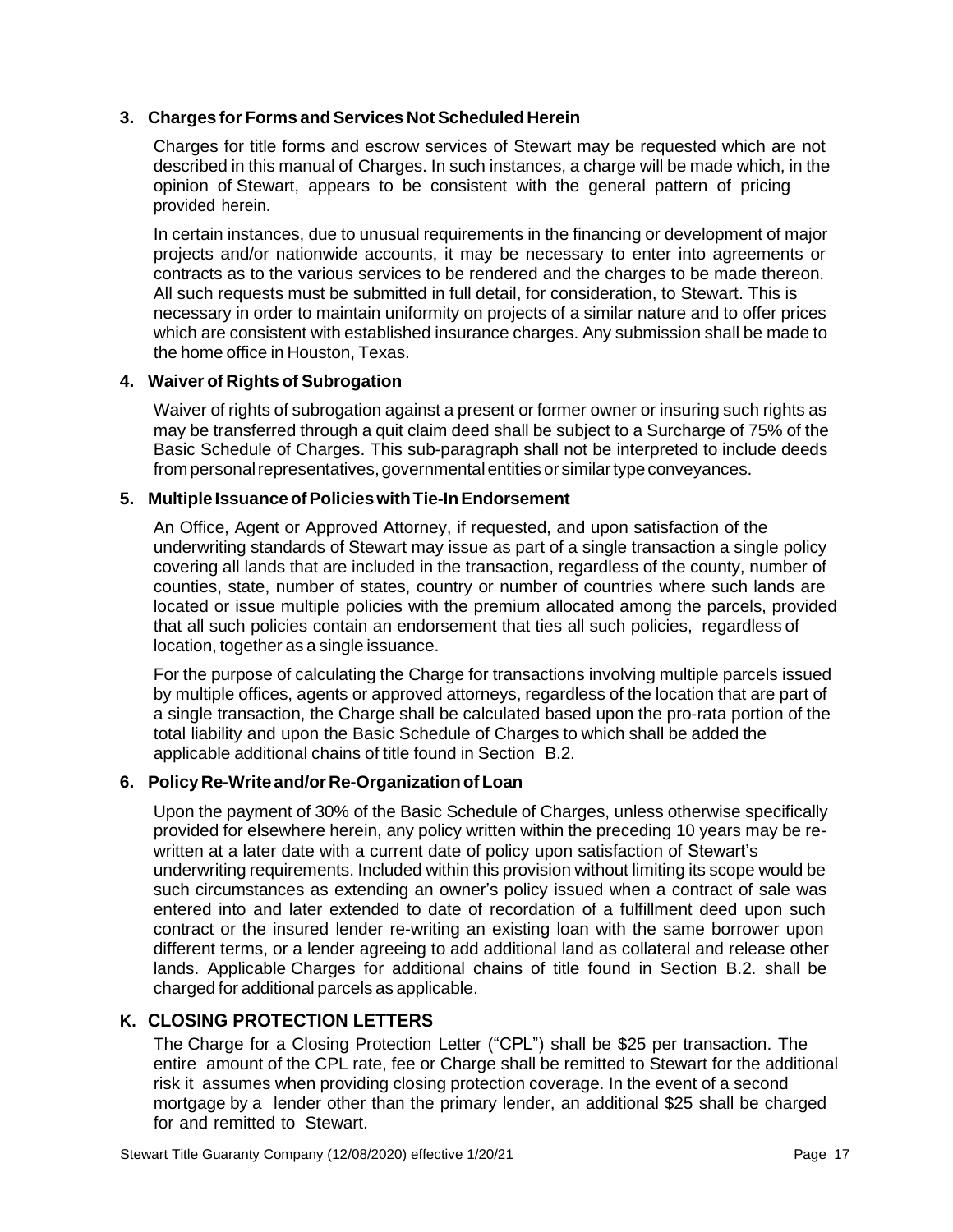A CPL is available to the proposed insured parties of the transaction in which a title insurance policy or title insurance policies will be issued by or on behalf of Stewart. This protection is apart and separate from the coverage provided under the title insurance policy. The election for a CPL must be made prior to or at the time of closing. The closing protection is available to the lender(s), buyer(s), or borrower(s) in connection with the real property transaction giving rise to the issuance of the CPL. A rate shall be charged for each transaction that includes closing protection coverage and shall not be subject to any agreement requiring a division of rates or premiums collected on behalf of Stewart.

# <span id="page-17-0"></span>**L. ENDORSEMENTS**

The Charges noted in this section are minimum; all Charges for inspections, additional searching and examinations, processing, and additional risk incurred shall be at such Charges as is determined by the policy issuing office, agent or approved attorney.

Endorsements that clarify or add definition to the existing coverage without incurring additional coverage, waiving defenses without incurring additional liability and similar types of endorsement shall be added at no additional charge.

In no event shall the Charges shown supersede the amounts shown elsewhere herein for Extended Coverage Policies.

Whenever multiple forms of endorsements are being issued where similar coverages exist or where the underwriting review is similar, the policy issuing agent, may make a single Charge for such group of endorsements with theCharge being equal to the endorsement with the highest Charge. Included within the meaning of this provision are circumstances where an insured lender may require a general endorsement and then specific assurances with regard to the same matters, an owner requiring Extended Coverage and specific assurances with regard to the survey, and similar circumstances.

Special or corrective endorsements based upon filed endorsements may also be issued. Additional endorsements for special or unusual risks that are requested by the insured and acceptable to Stewart may be issued and charged for at a price agreed upon by Stewart and the insured.

NOTE: The endorsement form used should be the most current ALTA form. Refer to Virtual Underwriter for the current forms. [\(www.vuwriter.com\)](https://www.vuwriter.com/en.html)

NOTE: "BSC" refers to Basic Schedule of Charges

| <b>ALTA</b><br><b>Series</b> | Description                                  | Charge                             |
|------------------------------|----------------------------------------------|------------------------------------|
|                              | <b>Street Assessments</b>                    | 10% of BSC; \$15 min; \$100 max    |
| 3                            | Zoning                                       | 10% of BSC; \$100 min; \$1,000 max |
| 3.1                          | Zoning-Completed Structure                   | 10% of BSC; \$150 min; \$1,500 max |
| 3.2                          | Zoning-Land Under Development                | 15% of BSC; \$150 min, \$1,500 max |
| 3.3                          | Zoning-Completed Improvement                 | 10% of BSC; \$150 min; \$1,500 max |
| 3.4                          | No Zoning-Classification                     | 10% of BSC; \$150 min; \$1,500 max |
| 4                            | Condominium                                  | \$35 resid; \$100 comm             |
| 4.1                          | Condominium                                  | \$35 resid; \$100 comm             |
| 5                            | Planned Unit Development                     | \$35 resid; \$50 comm              |
| 5.1                          | Planned Unit Development                     | \$35 resid; \$50 comm              |
| 6                            | Variable Rate Mortgage                       | \$25                               |
| 6.2                          | Variable Rate Mortgage-Negative Amortization | \$25                               |
| $\overline{7}$               | Manufactured Housing Unit                    | \$40                               |
| 7.1                          | Manufactured Housing Unit-Conversion; Loan   | \$40                               |
| 7.2                          | Manufactured Housing Unit-Conversion; Owner  | \$40                               |
| 8.1                          | Environmental Protection Lien                | \$10                               |

#### <span id="page-17-1"></span>**ALTA Endorsement Listing**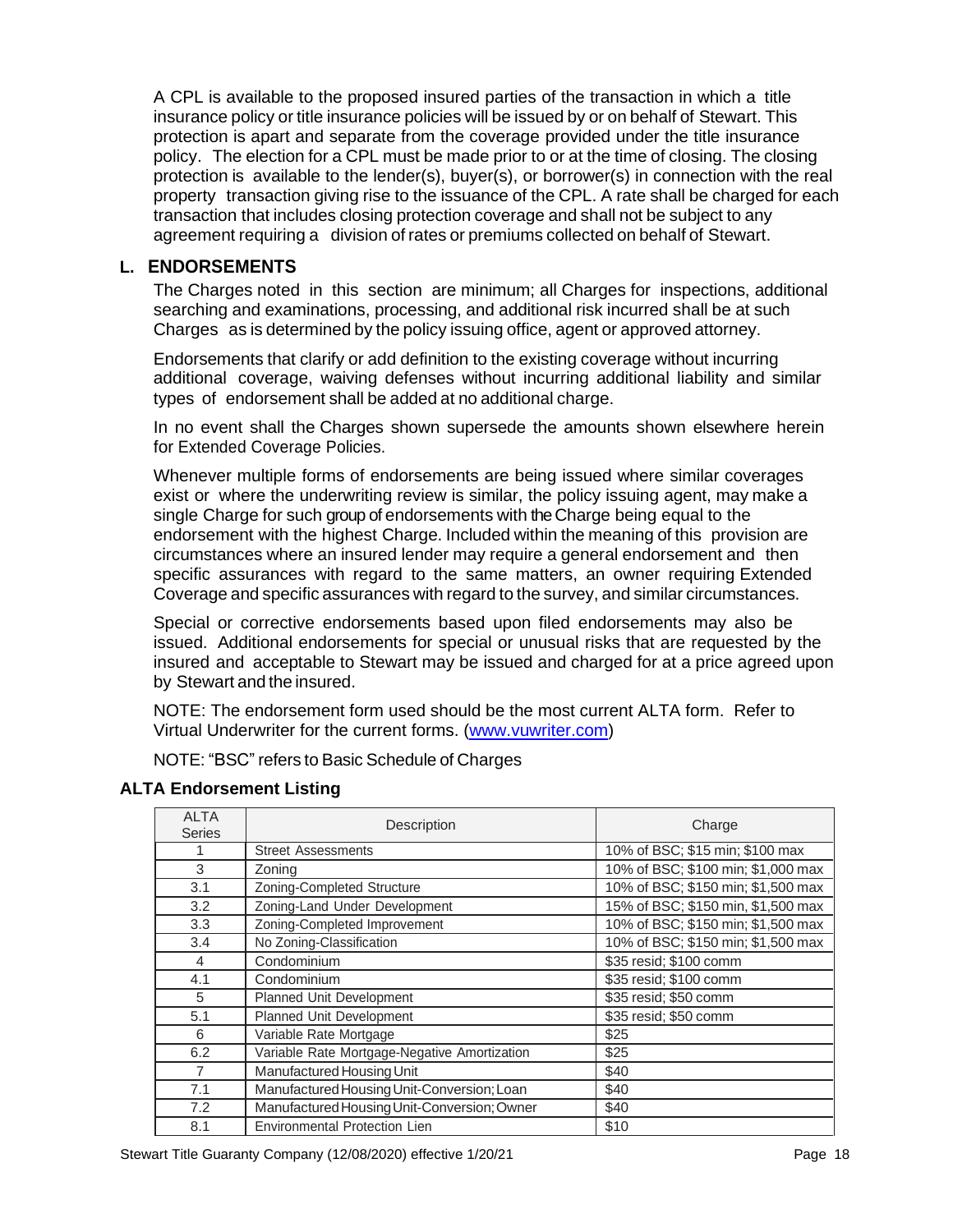| <b>ALTA</b><br><b>Series</b> | Description                                                                                 | Charge                                                                                                                                                   |
|------------------------------|---------------------------------------------------------------------------------------------|----------------------------------------------------------------------------------------------------------------------------------------------------------|
| 8.2                          | Commercial Environmental Protection Lien                                                    | \$50                                                                                                                                                     |
| 9                            | Restrictions, Encroachments, Minerals                                                       | \$30 1-4 family; \$75 comm                                                                                                                               |
| 9.1                          | Restrictions, Encroachments, Minerals-Unimproved<br>Land-Owners Policy                      | \$150                                                                                                                                                    |
| 9.2                          | <b>Covenants Conditions Restrictions-Improved</b><br>Land-Owners Policy                     | 10% of BSC, \$500 max                                                                                                                                    |
| 9.3                          | Covenants Conditions Restrictions - Loan Policy                                             | \$30 resid; \$50 comm                                                                                                                                    |
| 9.6                          | Private Rights-Loan Policy                                                                  | 15% of BSC, \$2,000 max                                                                                                                                  |
| 9.6.1                        | Private Rights Current Assessments - Loan Policy                                            | 15% of BSC, \$2,000 max                                                                                                                                  |
| 9.7                          | Restrictions, Encroachments, Minerals-Land Under<br>Development-Loan Policy                 | 15% of BSC; \$300 min, \$2,000 max                                                                                                                       |
| 9.8                          | Covenants Conditions and Restrictions-Land<br>Under Development-Owner's Policy              | 15% of BSC, \$2,000 max                                                                                                                                  |
| 9.9                          | Owner, Private Rights                                                                       | 20% of BSC; \$500 min, \$2,000 max                                                                                                                       |
| 9.10                         | Restrictions, Encroachments, Minerals-Current                                               | 10% of BSC; \$100 min, \$500 max                                                                                                                         |
| 10                           | Assignment                                                                                  | No charge if issued within 6 months<br>from date of the policy; \$25 if issued<br>within one year of policy date; and<br>10% of BSC thereafter; \$40 min |
| 10.1                         | Assignment & Date Down                                                                      | 10% of BSC, \$35 min                                                                                                                                     |
| 11                           | MortgageModification:<br>Rate based on remaining principal owing at date of<br>modification | 10% of BSC; \$40 min                                                                                                                                     |
| 11.1                         | Mortgage Modification with Subordination                                                    | 10% of BSC; \$40 min                                                                                                                                     |
| 11.2                         | Mortgage Modification with additional amount                                                | 10% of BSC, plus the charge for<br>additional liability, \$50 min                                                                                        |
| 12                           | Aggregation-Loan Policy                                                                     | \$75                                                                                                                                                     |
| 12.1                         | Aggregation - State Limits - Loan Policy                                                    | 10% of BSC; \$40 min, \$200 max                                                                                                                          |
| 13                           | Leasehold-Owner's Policy                                                                    | No charge                                                                                                                                                |
| 13.1                         | Leasehold-Loan Policy                                                                       | No charge                                                                                                                                                |
| 14                           | Future Advance-Priority (with and without MML)                                              | resid \$25; comm 5% of BSC; \$100                                                                                                                        |
| 14.1                         | Future Advance-Knowledge (with and without MML)                                             | resid \$25; comm 5% of BSC; \$100                                                                                                                        |
| 14.2                         | Future Advance-Letter of Credit (with and without MML)                                      | 5% of BSC; \$50 min, \$500 max                                                                                                                           |
| 14.3                         | Future Advance-Reverse Mortgage (with and without                                           | \$50                                                                                                                                                     |
| 15                           | Nonimputation-Full Equity Transfer                                                          | 10% of BSC; \$50 min, \$1,500 max                                                                                                                        |
| 15.1                         | Nonimputation-Additional Insured                                                            | 10% of BSC; \$50 min, \$1,500 max                                                                                                                        |
| 15.2                         | Nonimputation-Partial Equity Transfer                                                       | 10% of BSC; \$50 min, \$1,500 max                                                                                                                        |
| 16                           | <b>Mezzanine Financing</b>                                                                  | 10% of BSC                                                                                                                                               |
| 17                           | Access and Entry                                                                            | \$200                                                                                                                                                    |
| 17.1                         | Indirect Access and Entry                                                                   | \$225                                                                                                                                                    |
| 17.2                         | <b>Utility Access</b>                                                                       | \$100 for improved property; 10% of                                                                                                                      |
| 18                           | Single Tax Parcel                                                                           | \$50                                                                                                                                                     |
| 18.1                         | Multiple Tax Parcel - Easements                                                             | \$50                                                                                                                                                     |
| 18.2                         | <b>Multiple Tax Parcel</b>                                                                  | \$50                                                                                                                                                     |
| 18.3                         | Single Tax Parcel and ID                                                                    | \$50                                                                                                                                                     |
| 19                           | <b>Contiguity-Multiple Parcels</b>                                                          | 5% of BSC; \$500 max                                                                                                                                     |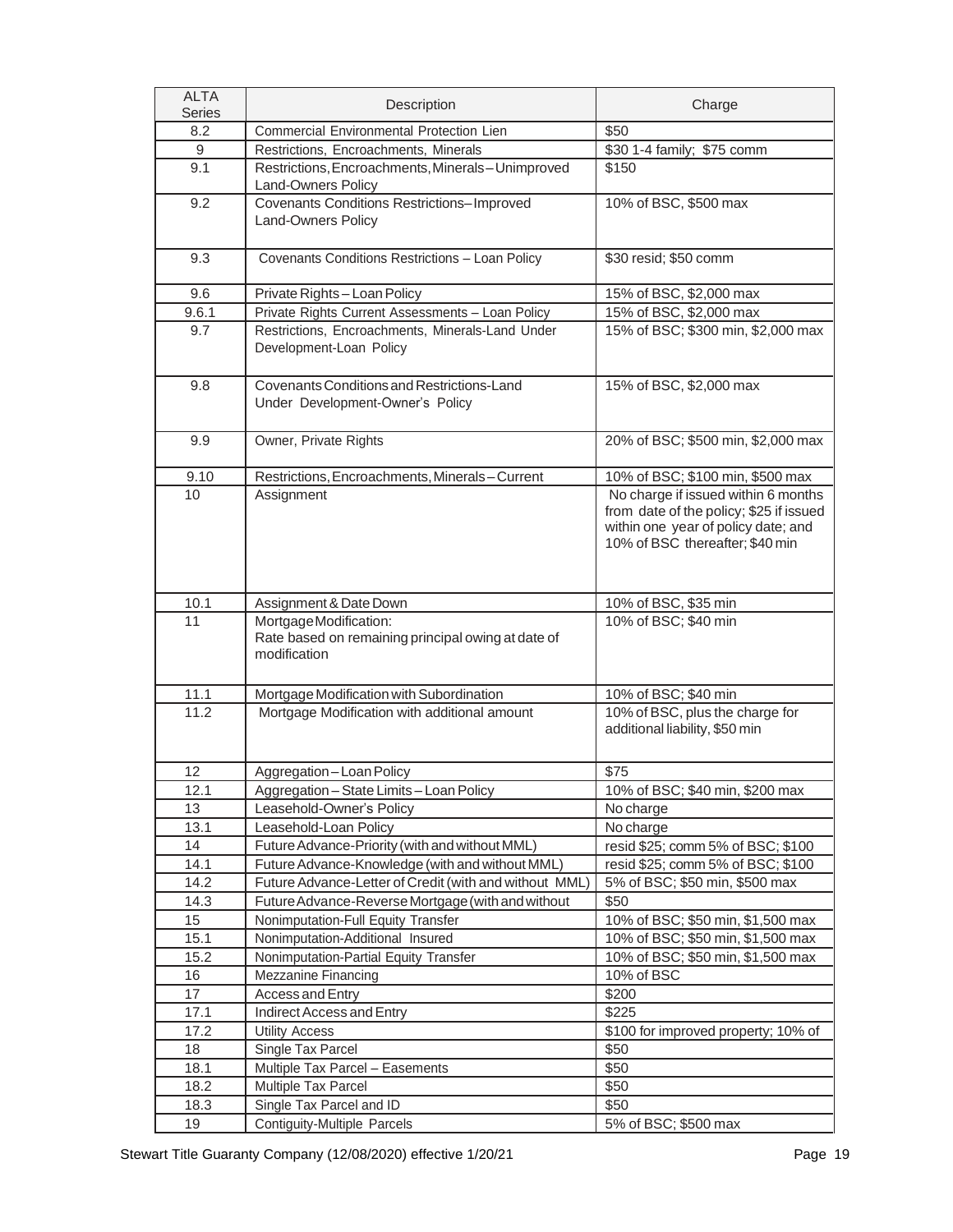| <b>ALTA</b><br><b>Series</b> | Description                                                                             | Charge                                                              |  |  |  |
|------------------------------|-----------------------------------------------------------------------------------------|---------------------------------------------------------------------|--|--|--|
| 19.1                         | <b>Contiguity-Single Parcel</b>                                                         | 5% of BSC; \$500 max                                                |  |  |  |
| 19.2                         | Contiguity-Specified Parcels                                                            | 5% of BSC: \$500 max                                                |  |  |  |
| 20                           | First Loss-Multiple Parcel Transactions                                                 | 5% of BSC; \$1,500 max                                              |  |  |  |
| 22                           | Location                                                                                | \$100 owners; lenders no charge if                                  |  |  |  |
| 22.1                         | Location and Map                                                                        | \$100 owners; lenders no charge if                                  |  |  |  |
| 23                           | Co-Insurance-Single Policy                                                              | No charge                                                           |  |  |  |
| 23.1                         | Co-Insurance-Multiple Policies                                                          | No charge                                                           |  |  |  |
| 24                           | Doing Business                                                                          | \$50                                                                |  |  |  |
| 25                           | Same As Survey                                                                          | 10% of BSC; \$1,000 max                                             |  |  |  |
| 25.1                         | Same as Portion of Survey                                                               | 10% of BSC; \$1,000 max                                             |  |  |  |
| 26                           | Subdivision                                                                             | \$50                                                                |  |  |  |
| 28                           | Easement-Damage or Enforced Removal                                                     | 10% of BSC; \$2,000 max                                             |  |  |  |
| 28.1                         | Encroachments-Boundaries and Easements, Owner                                           | 15% of BSC; \$2,000 max                                             |  |  |  |
| 28.1                         | Encroachments-Boundaries and Easements, Loan                                            | 10% of BSC; \$2,000 max                                             |  |  |  |
| 28.2                         | Encroachments - Boundaries and Easements -                                              | 10% of BSC; \$2,000 max                                             |  |  |  |
|                              | Described Improvements, Owner                                                           |                                                                     |  |  |  |
| 28.3                         | Encroachments-Boundaries and Easements,                                                 | 15% of BSC; \$2,000 max                                             |  |  |  |
|                              | Described Improvements, Land Under Development                                          |                                                                     |  |  |  |
| 29                           | Interest Rate Swap Endorsement-Direct Obligation                                        | \$300                                                               |  |  |  |
| 29.1                         | Interest Rate Swap Endorsement-Additional Interest                                      | \$300                                                               |  |  |  |
| 29.2                         | Interest Rate Swap Endorsement-Direct Obligation-                                       | \$300 plus increased charge                                         |  |  |  |
|                              | Defined Amount                                                                          | for liability increase                                              |  |  |  |
| 29.3                         | Interest Rate Swap Endorsement-Additional Interest-                                     | \$300plus increased charge                                          |  |  |  |
|                              | Defined Amount                                                                          | for liability increase                                              |  |  |  |
| 30                           | One To Four Family Shared Appreciation Mortgage                                         | \$25                                                                |  |  |  |
| 30.1                         | Loan Commercial Participation-Loan Policy                                               | 50% of BSC for the                                                  |  |  |  |
|                              |                                                                                         | additional insurance                                                |  |  |  |
| 31                           | Severable Improvements                                                                  | \$275                                                               |  |  |  |
| 32                           | Construction Loan - Loss of Priority                                                    | \$75                                                                |  |  |  |
| 32.1                         | Construction Loan - Loss of Priority - Direct Payment                                   | \$75                                                                |  |  |  |
| 32.2                         | Construction Loan - Direct Payment Insured                                              | \$50                                                                |  |  |  |
| 33                           | Disbursement                                                                            | \$100                                                               |  |  |  |
| 34                           | Identified Risk Coverage                                                                | 10% to 40% of BSC, depending on<br>Underwriter's assessment of risk |  |  |  |
| 35                           | Minerals and Other Subsurface Substances-                                               | 10% of BSC, \$30 min resid;                                         |  |  |  |
|                              | <b>Buildings</b>                                                                        | \$100 min comm; \$1,500 max                                         |  |  |  |
| 35.1                         | Minerals and Other Subsurface Substances-                                               | 10% of BSC, \$30 min resid:                                         |  |  |  |
|                              | Improvements                                                                            | \$100 min comm; \$1,500 max for                                     |  |  |  |
| 35.2                         | Minerals and Other Subsurface Substances-                                               | 10% of BSC, \$30 min resid;                                         |  |  |  |
|                              | Described Improvements                                                                  | \$100 min comm; \$1,500 max for                                     |  |  |  |
| 35.3                         | Minerals and Other Subsurface Substances-Land                                           | 10% of BSC, \$30 min resid;                                         |  |  |  |
|                              | <b>Under Development</b>                                                                | \$100 min comm; \$2,000 max for                                     |  |  |  |
| 36                           | Energy Project-Leasehold/Easement-Owner's                                               | \$200                                                               |  |  |  |
| 36.1                         | Energy Project-Leasehold/Easement-Loan                                                  | \$200                                                               |  |  |  |
| 36.2                         | Energy Project-Leasehold-Owner's                                                        | \$200                                                               |  |  |  |
| 36.3                         | Energy Project-Leasehold-Loan                                                           | \$200                                                               |  |  |  |
| 36.4                         | Energy Project-Covenants, Conditions and<br>Restrictions-Land Under Development-Owner's | 10% of BSC; \$2,000 max                                             |  |  |  |
| 36.5                         | Energy Project-Covenants, Conditions and<br>Restrictions-Land Under Development-Loan    | 10% of BSC; \$2,000 max                                             |  |  |  |
| 36.6                         | Energy Project-Encroachments                                                            | 15% of BSC; \$2,000 max                                             |  |  |  |
| 36.7                         | Energy Project-Fee Estate-Owner's Policy                                                | 15% of BSC; \$2,000 max                                             |  |  |  |
| 36.8                         | Energy Project - Fee Estate - Loan Policy                                               | 15% of BSC; \$2,000 max                                             |  |  |  |
| 37                           | Assignment of Rents and Leases                                                          | 10% of BSC on standard policy;<br>\$35 resid, \$75 comm on extended |  |  |  |
| 38                           | Mortgage Tax                                                                            | N/A                                                                 |  |  |  |
|                              |                                                                                         |                                                                     |  |  |  |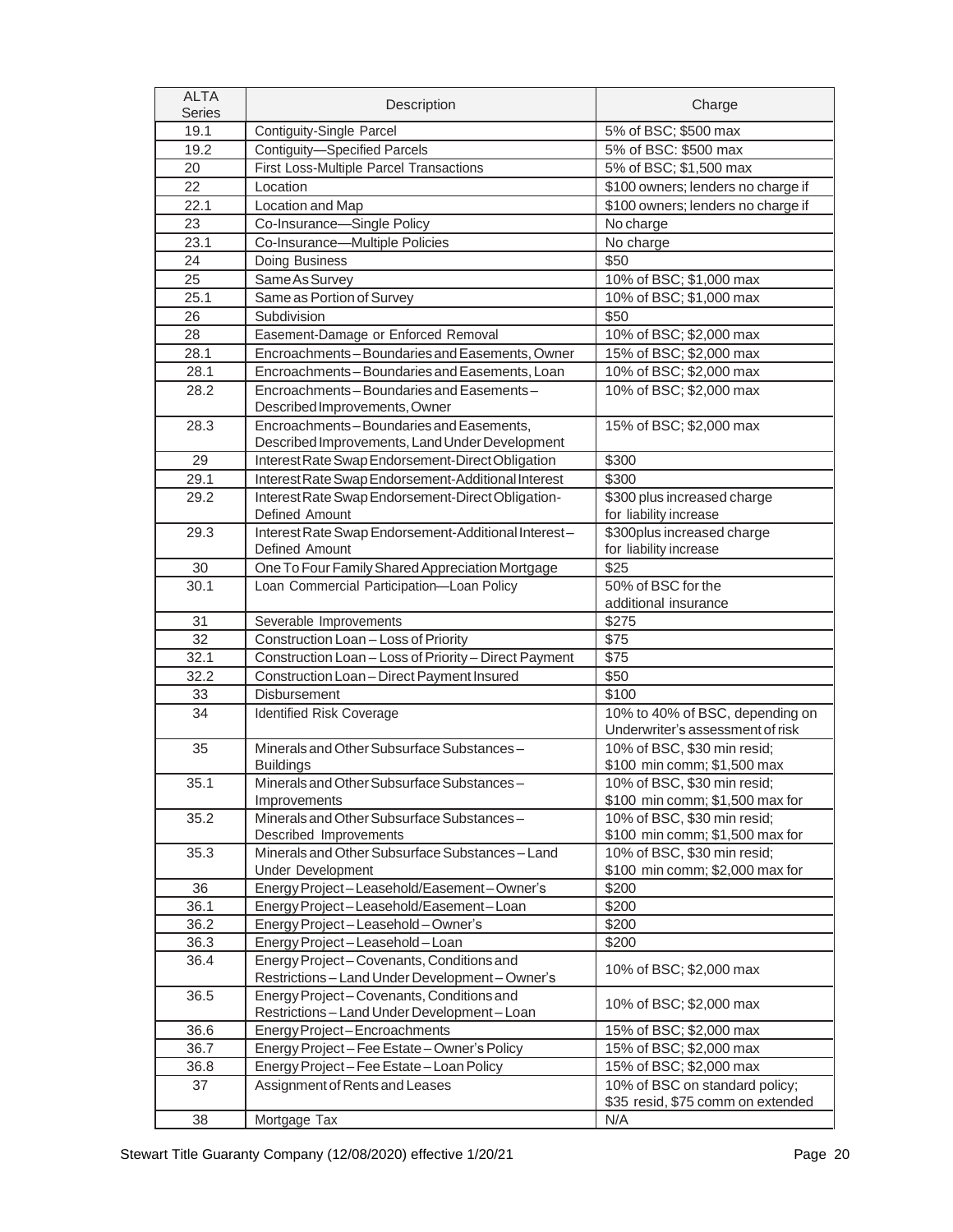| <b>ALTA</b><br><b>Series</b> | Description                                        | Charge                                                             |
|------------------------------|----------------------------------------------------|--------------------------------------------------------------------|
| 39                           | Policy Authentication                              | No charge                                                          |
| 40                           | Tax Credit - Owner's Policy                        | \$75 not available for lender                                      |
| 40.1                         | Tax Credit Defined Amount - Owner's Policy         | \$75 plus increased charge based<br>on tax credit valuation amount |
| 41                           | Owner, Water-Buildings                             | 10% of BSC; \$100 min, \$1,000 max                                 |
| 41                           | Loan, Water-Buildings                              | 10% of BSC; \$100 min, \$1,000 max                                 |
| 41.1                         | Owner, Water-Improvements                          | 10% of BSC; \$100 min, \$1,000 max                                 |
| 41.1                         | Loan, Water-Improvements                           | 10% of BSC; \$100 min, \$1,000 max                                 |
| 41.2                         | Owner, Water - Described Improvements              | 10% of BSC; \$100 min, \$1,000 max                                 |
| 41.2                         | Loan, Water-Described Improvements                 | 10% of BSC; \$100 min, \$1,000 max                                 |
| 41.3                         | Owner, Water-Land Under Development                | 10% of BSC; \$100 min, \$1,000 max                                 |
| 41.3                         | Loan, Water - Land Under Development               | 10% of BSC; \$100 min, \$1,000 max                                 |
| 42                           | Commercial Lender Group                            | \$100                                                              |
| 43                           | Anti-Taint                                         | \$35                                                               |
| 44                           | Insured Mortgage Recording                         | \$50                                                               |
| 45                           | Pari Passu Mortgage Loan Policy                    | 5% of BSC; \$40 min, \$200 max                                     |
| 46                           | Option                                             | 10% of BSC                                                         |
|                              | ALTA Limited Pre-Foreclosure Date-Down Endorsement | \$0.10 per thousand                                                |
|                              | JR 1 Endorsement                                   | \$5 if within 6 months of policy date;                             |
|                              | JR2 (Future Advance) Endorsement                   | \$5 if within 6 months of policy date;                             |

# <span id="page-20-0"></span>**STG Endorsement Listing**

| Description                                                     | Charge                                                               |
|-----------------------------------------------------------------|----------------------------------------------------------------------|
| STG Deletion of Arbitration Clause in Loan Policy Endorsement 1 | No charge                                                            |
| STG Down Date 1                                                 | \$350 if issued within 3 years of<br>policy; \$500 if within 5 years |
| STG Patent Endorsement 1                                        | 10% of BSC                                                           |
| STG Limited Liability Date Down                                 | 5% of BSC                                                            |

# <span id="page-20-1"></span>**CLTA Endorsement Listing**

| <b>CLTA</b><br><b>Series</b> | Description                                                                   | Charge                                                     |
|------------------------------|-------------------------------------------------------------------------------|------------------------------------------------------------|
| 100                          | Lenders Comprehensive (Same as ALTA 9)                                        | Same as ALTA 9                                             |
| 100.4                        | Present Violation of CC&R                                                     | 10% of BSC, \$10 min resid,<br>\$100 min comm; \$1,500 max |
| 100.5                        | Present Violation of CC&R                                                     | 20% of BSC, \$20 min resid,<br>\$100 min comm; \$1,500 max |
| 100.6                        | Present & Future Violation of CC&R                                            | 20% of BSC, \$20 min resid,<br>\$100 min comm; \$1,500 max |
| 100.7                        | Enforcement of Covenants Based Upon Prior<br>Violation of Specific Covenant   | 10% of BSC, \$10 min resid, \$50 min<br>comm;              |
| 100.8                        | Present & Future Violation of CC&R                                            | 20% of BSC, \$20 min resid,<br>\$100 min comm; \$1,500 max |
| 100.9                        | Restrictions, Encroachments, Minerals -<br>Unimproved Land (same as ALTA 9.1) | Same as ALTA 9.1                                           |
| 100.10                       | Restrictions, Encroachments, Minerals -<br>Improved Land (same as ALTA 9.2)   | Same as ALTA 9.2                                           |
| 100.12                       | Enforceability of Reverter Rights in CC&R                                     | 10% of BSC, \$10 min resid, \$50 min<br>comm;              |
| 100.13                       | Priority of Lien over Assessments                                             | 10% of BSC, \$10 min resid, \$50 min<br>comm;              |
| 100.17                       | Modification of CC&R                                                          | 10% of BSC, \$100 min; \$1,500 max                         |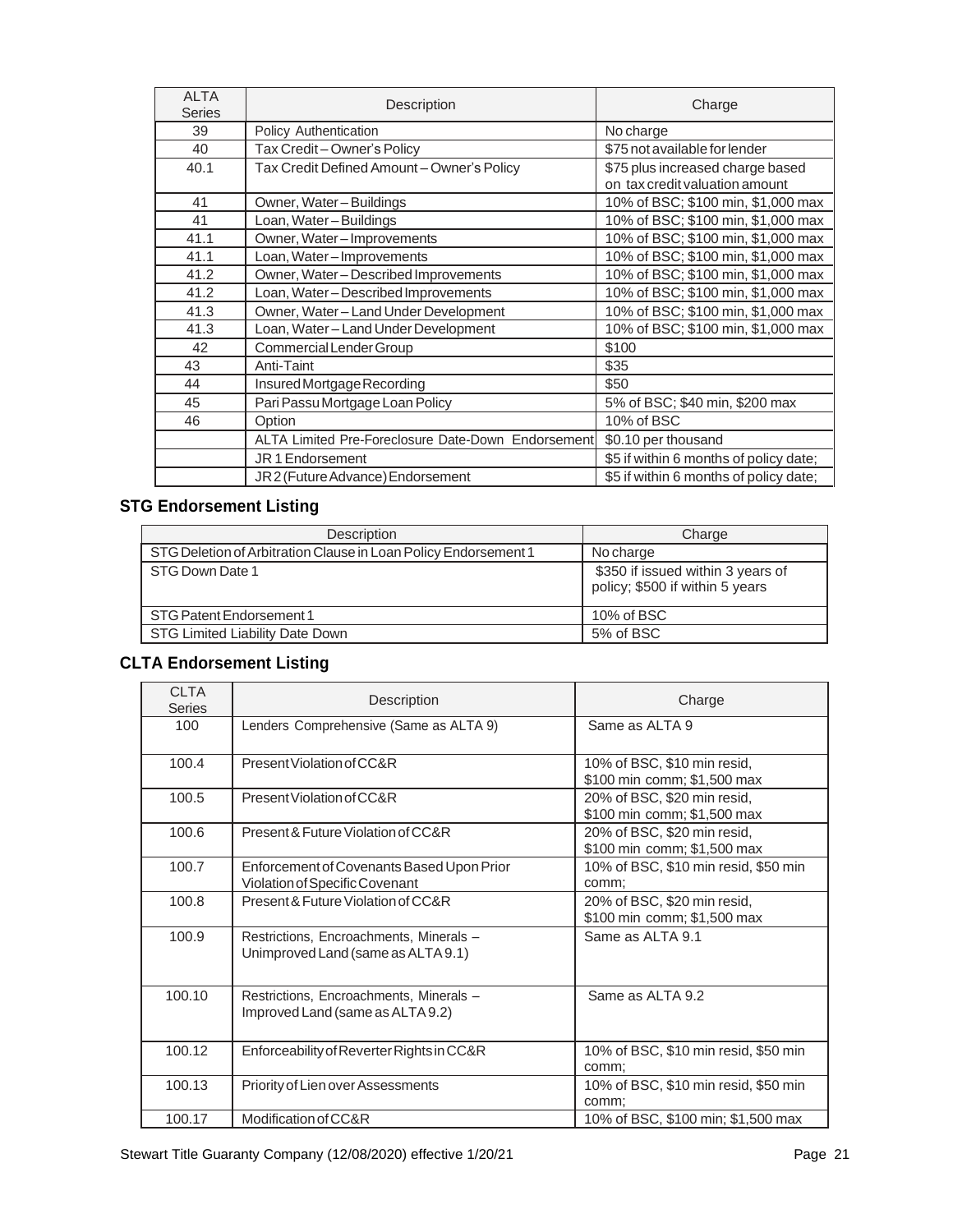| <b>CLTA</b><br>Series | Description                                                                          | Charge                                                                                                                                                                                                                                                                                                                                                                                                                                                                                                                                                                         |
|-----------------------|--------------------------------------------------------------------------------------|--------------------------------------------------------------------------------------------------------------------------------------------------------------------------------------------------------------------------------------------------------------------------------------------------------------------------------------------------------------------------------------------------------------------------------------------------------------------------------------------------------------------------------------------------------------------------------|
| 100.18                | Exercise of Reverter Rights in CC&R and<br>Unmarketability of Title                  | 10% of BSC, \$100 min; \$1,500 max                                                                                                                                                                                                                                                                                                                                                                                                                                                                                                                                             |
| 100.19                | No Present Violation of Covenants, Conditions and<br>Restrictions (Same as ALTA 9.3) | Same as ALTA 9.3                                                                                                                                                                                                                                                                                                                                                                                                                                                                                                                                                               |
| 100.20                | Present Violation of CC&R                                                            | 10% of BSC, \$100 min; \$1,500 max                                                                                                                                                                                                                                                                                                                                                                                                                                                                                                                                             |
| 100.21                | Approval of Construction Plans and<br>Specifications                                 | 10% of BSC, \$100 min; \$1,500 max                                                                                                                                                                                                                                                                                                                                                                                                                                                                                                                                             |
| 100.27                | Violation of CC&R                                                                    | 20% of BSC, \$20 min resid,<br>\$100 min comm; \$1,500 max                                                                                                                                                                                                                                                                                                                                                                                                                                                                                                                     |
| 100.28                | Violation of CC&R by Future Construction                                             | 20% of BSC, \$20 min resid,<br>\$100 min comm; \$1,500 max                                                                                                                                                                                                                                                                                                                                                                                                                                                                                                                     |
| 100.29                | Development of Minerals (Same as ALTA 35)                                            | Same as ATLA 35                                                                                                                                                                                                                                                                                                                                                                                                                                                                                                                                                                |
| 101                   | Mechanics' Lien Gaining Priority over Insured<br>Mortgage                            | No charge for this<br>endorsement on a lender's<br>policy not issued in connection<br>with a construction loan. No<br>charge for this endorsement<br>on a lender's policy issued in<br>connection with a construction<br>loan provided that the Insured<br>Mortgage is recorded prior to<br>the Commencement of<br>Construction. The charge for<br>this endorsement is 0% - 40%<br>of BSC, as determined by<br>Underwriter, for a lender's<br>policy issued in connection<br>with a construction loan if the<br>lien is recorded after the<br>Commencement of<br>Construction. |
| 101.4                 | Mechanics' Lien                                                                      | \$3.50 per thousand                                                                                                                                                                                                                                                                                                                                                                                                                                                                                                                                                            |
| 101.8                 | Mechanics' Lien                                                                      | 20% of BSC, \$100 min                                                                                                                                                                                                                                                                                                                                                                                                                                                                                                                                                          |
| 102.4                 | Foundations-No Violation, No Encroachment by<br>Improvements                         | \$20 resid; \$50 comm where<br>Insured furnishes foundation<br>survey or 10% of BSC<br>otherwise, \$500 max                                                                                                                                                                                                                                                                                                                                                                                                                                                                    |
| 102.5                 | Foundations-No Violation, No Encroachments onto<br>Easements or Adjoining Land       | \$30 resid; \$100 comm where<br>Insured furnishes foundation<br>survey or 10% of BSC<br>otherwise, \$500 max                                                                                                                                                                                                                                                                                                                                                                                                                                                                   |
| 102.6                 | Foundations - Portion of Land Described in Policy                                    | \$30 resid; \$100 comm                                                                                                                                                                                                                                                                                                                                                                                                                                                                                                                                                         |
| 102.7                 | Foundations - Portion of Land Described in Policy                                    | \$30 resid; \$100 comm                                                                                                                                                                                                                                                                                                                                                                                                                                                                                                                                                         |
| 103.1                 | Damage to Easement (same as ALTA 28)                                                 | Same as ALTA 28                                                                                                                                                                                                                                                                                                                                                                                                                                                                                                                                                                |
| 103.3                 | Enforced Removal of Improvements                                                     | Same as ALTA 28.1                                                                                                                                                                                                                                                                                                                                                                                                                                                                                                                                                              |
| 103.4                 | Easement Providing Ingress and Egress                                                | 10% of BSC; \$500 max                                                                                                                                                                                                                                                                                                                                                                                                                                                                                                                                                          |
| 103.5                 | Exercise of Surface Rights for Extraction of Water                                   | Same as ALTA 41                                                                                                                                                                                                                                                                                                                                                                                                                                                                                                                                                                |
| 103.6                 | Easement Encroachment                                                                | 10% of BSC, \$50 min for<br>comm                                                                                                                                                                                                                                                                                                                                                                                                                                                                                                                                               |
| 103.7                 | Land Abuts Physically Open Street                                                    | Same as ALTA 17                                                                                                                                                                                                                                                                                                                                                                                                                                                                                                                                                                |
| 103.8                 | Damage of Improvements Resulting from Water Rights                                   | \$100                                                                                                                                                                                                                                                                                                                                                                                                                                                                                                                                                                          |
| 103.9                 | Maintenance of Street Access                                                         | 20% of BSC                                                                                                                                                                                                                                                                                                                                                                                                                                                                                                                                                                     |
| 103.10                | Use of Surface of Land                                                               | 20% of BSC                                                                                                                                                                                                                                                                                                                                                                                                                                                                                                                                                                     |
| 103.11                | Access and Entry (Same as ALTA 17)                                                   | Same as ALTA 17                                                                                                                                                                                                                                                                                                                                                                                                                                                                                                                                                                |
| 104                   | Assignment                                                                           | Same as ALTA 10                                                                                                                                                                                                                                                                                                                                                                                                                                                                                                                                                                |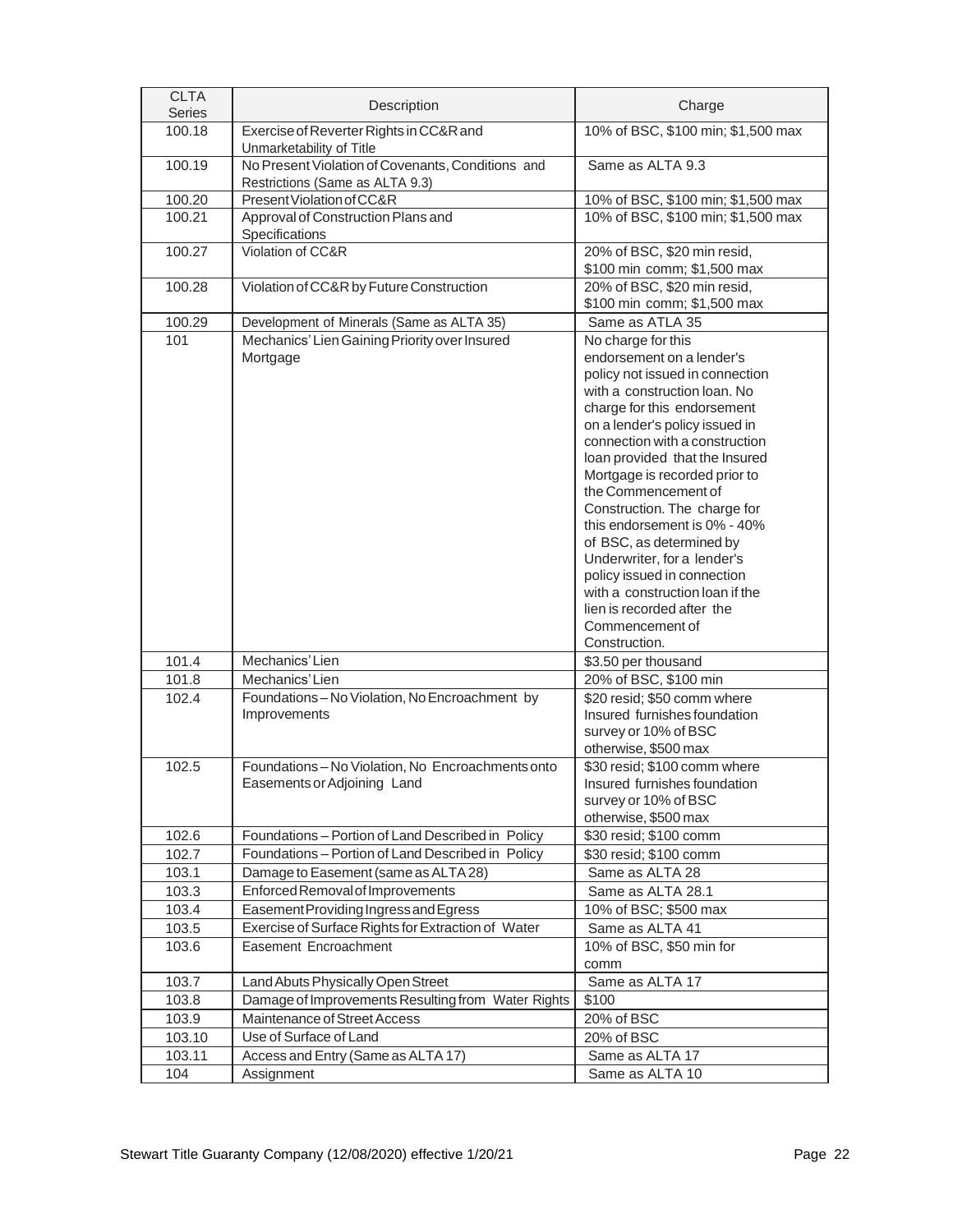| <b>CLTA</b><br><b>Series</b> | Description                                                                           | Charge                                                                                                                                                   |
|------------------------------|---------------------------------------------------------------------------------------|----------------------------------------------------------------------------------------------------------------------------------------------------------|
| 104.1                        | Assignment-InstitutionalLender                                                        | No charge if issued within 6 months<br>from date of the policy; \$25 if issued<br>within one year of policy date; and<br>10% of BSC thereafter; \$40 min |
| 104.4                        | <b>Collateral Assignment</b>                                                          | 20% of BSC if issued at date of<br>policy; 30% of BSC if issued any time<br>after date of policy;<br>\$50 min                                            |
| 104.6                        | Assignment-Lessor's Interest (Same as ALTA 37)                                        | Same as ALTA 37                                                                                                                                          |
| 104.7                        | Assignment of Rents                                                                   | 10% of BSC on a Standard Coverage<br>policy or \$50 resid and \$100 comm<br>when issued on an Extended<br>Coverage Policy                                |
| 104.8                        | Assignment-Non-Institutional Lender                                                   | No charge if issued within 6 months<br>from date of the policy; \$25 thereafter                                                                          |
| 104.9                        | Assignment-Non-InstitutionalLender                                                    | No charge if issued within 6 months<br>from date of the policy; \$25 thereafter                                                                          |
| 105                          | Modification of Policy to Insure Two Liens on One<br>Policy                           | No charge                                                                                                                                                |
| 107.1                        | Allocation of Liability                                                               | No charge                                                                                                                                                |
| 107.2                        | Increase of Coverage                                                                  | \$25 plus the applicable per thousand<br>charge for the increased coverage                                                                               |
| 107.5                        | Value of Lessee's Interest                                                            | No charge                                                                                                                                                |
| 107.9                        | Additional Insured                                                                    | $\sqrt{$25}$                                                                                                                                             |
| 107.10                       | Additional Insured                                                                    | \$25                                                                                                                                                     |
| 107.11                       | Non-Merger                                                                            | No charge if issued within 6<br>months from date of the policy;                                                                                          |
| 108.8                        | <b>Additional Advance</b>                                                             | Same as ALTA 11.2                                                                                                                                        |
| 108.10                       | Revolving Credit, Increased Credit Limit                                              | 20% of BSC, \$35 min plus increased<br>liability above the original policy                                                                               |
| 110.1                        | Deletion of Exception                                                                 | No charge                                                                                                                                                |
| 110.3                        | Relinquishment of Surface Rights                                                      | 20% of BSC, \$20 min for resid or<br>\$100 min for comm                                                                                                  |
| 110.4                        | Modification                                                                          | Same as ALTA 11                                                                                                                                          |
| 110.5                        | Modification                                                                          | 10% of BSC, \$75 min                                                                                                                                     |
| 110.6                        | Modification                                                                          | 20% of BSC, \$35 min                                                                                                                                     |
| 110.7                        | Enforcement of Specific Lien                                                          | No charge                                                                                                                                                |
| 110.9                        | Environmental Protection Lien (same as ALTA 8.1)                                      | Same as ALTA 8.1                                                                                                                                         |
| 110.10                       | Modification and Additional Advance<br>Agreement                                      | Same as ALTA 11.2                                                                                                                                        |
| 111                          | Loss of Priority by Partial Reconveyance                                              | 20% of BSC, \$50 min                                                                                                                                     |
| 111.1                        | Partial Reconveyance                                                                  | No charge if issued at time of<br>policy; \$40 thereafter                                                                                                |
| 111.2                        | Impairment of Lien by Subordination<br>Agreement                                      | No charge if issued at time of policy;<br>10% of BSC thereafter                                                                                          |
| 111.3                        | Impairment of Lien by Partial Reconveyance and<br>Assurances Concerning Encroachments | 10% of BSC                                                                                                                                               |
| 111.4                        | Trustor's Conveyance                                                                  | \$25                                                                                                                                                     |
| 111.5                        | Variable Rate Mortgage (same as ALTA6)                                                | Same as ATLA 6                                                                                                                                           |
| 111.7                        | Variable Rate Mortgage                                                                | \$25                                                                                                                                                     |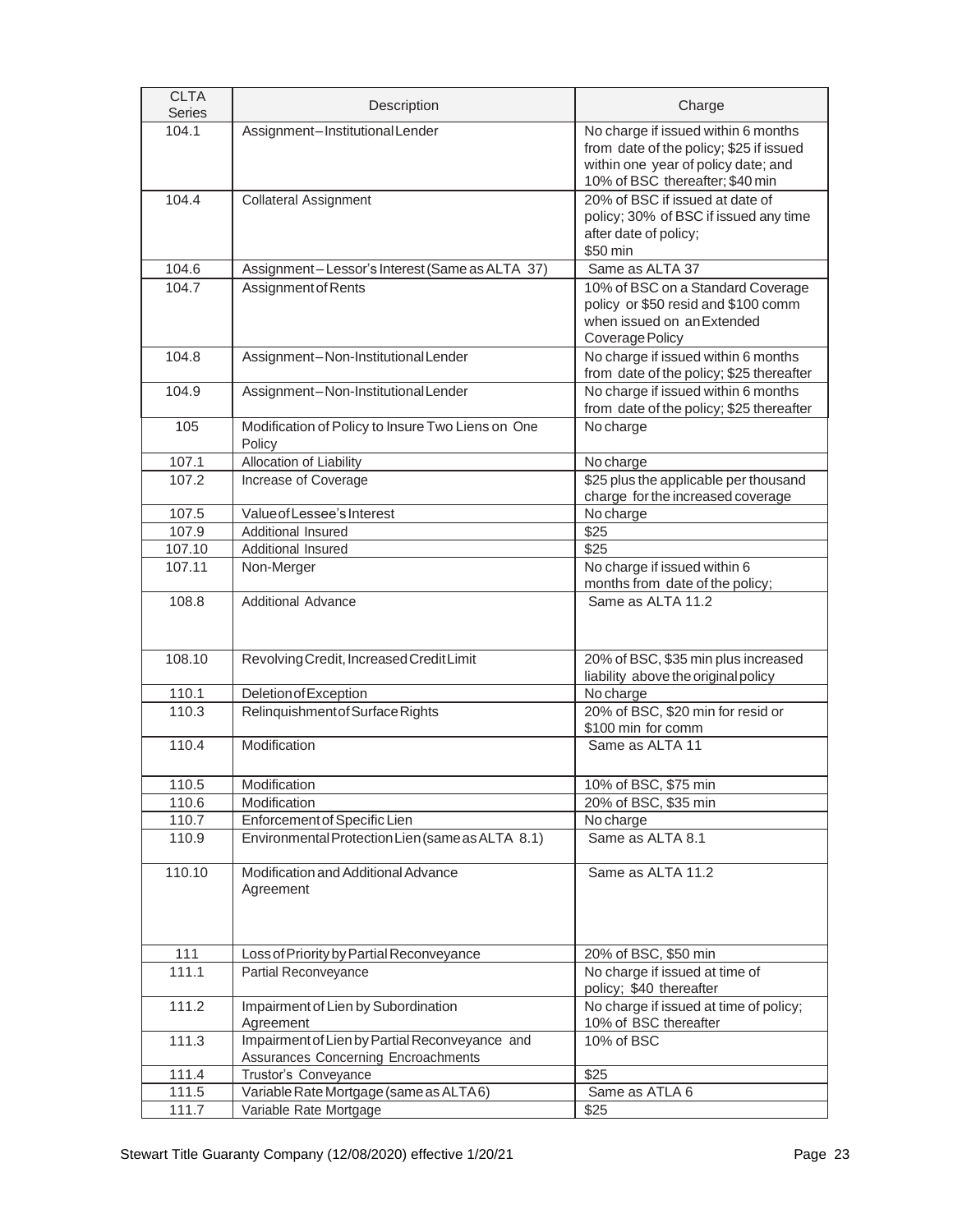| <b>CLTA</b><br><b>Series</b> | Description                                                          | Charge                                                                                                  |  |  |  |  |  |
|------------------------------|----------------------------------------------------------------------|---------------------------------------------------------------------------------------------------------|--|--|--|--|--|
| 111.8                        | Variable Rate Mortgage-Negative<br>Amortization (same as ALTA 6.2)   | Same as ALTA 6.2                                                                                        |  |  |  |  |  |
| 111.9                        | FNMA Balloon Mortgage                                                | $\overline{$25}$                                                                                        |  |  |  |  |  |
| 111.14                       | Future Advance - Priority (same as ALTA 14)                          | Same as ALTA 14                                                                                         |  |  |  |  |  |
| 111.14.1                     | Future Advance - Knowledge (same as ALTA 14.1)                       | Same as ALTA 14.1                                                                                       |  |  |  |  |  |
| 111.14.2                     | Future Advance - Letter of Credit (same as ALTA<br>14.2)             | Same as ALTA 14.2                                                                                       |  |  |  |  |  |
| 115                          | Condominium Compliance with Statute                                  | $\overline{$15}$                                                                                        |  |  |  |  |  |
| 115.1                        | Condominium (same as ALTA4)                                          | Same as ALTA 4                                                                                          |  |  |  |  |  |
| 115.2                        | Planned Unit Development (same as ALTA 5)                            | Same as ALTA 5                                                                                          |  |  |  |  |  |
| 116                          | Location of Land, Designation of<br>Improvements                     | Lenders - no charge if issued<br>concurrently with policy and no<br>inspection; otherwise \$25; Owner's |  |  |  |  |  |
| 116.1                        | Property Description Same as Survey (same as<br>ALTA <sub>25</sub> ) | Same as ALTA 25                                                                                         |  |  |  |  |  |
| 116.2                        | Exterior Boundary of Condominium                                     | \$10                                                                                                    |  |  |  |  |  |
| 116.3                        | Description Changed by Recording of New Map                          | 5% of BSC, \$100 min                                                                                    |  |  |  |  |  |
| 116.4                        | Contiguity (same as ALTA 19.1)                                       | Same as ALTA 19.1                                                                                       |  |  |  |  |  |
| 116.4.1                      | Contiguity-Multiple Parcels (Same as ALTA 19)                        | Same as ALTA 19                                                                                         |  |  |  |  |  |
| 116.5                        | Manufactured Housing Unit (same as ALTA7)                            | Same as ALTA 7                                                                                          |  |  |  |  |  |
| 122                          | Obligatory Advance with deletion of Paragraph 6                      | Same as ALTA 33                                                                                         |  |  |  |  |  |
|                              |                                                                      |                                                                                                         |  |  |  |  |  |
| 123.1                        | Zoning (same as ALTA3)                                               | Same as ALTA 3                                                                                          |  |  |  |  |  |
| 123.2                        | Zoning-Completed Structure (same as ALTA 3.1)                        | Same as ALTA 3.1                                                                                        |  |  |  |  |  |
| 125                          | <b>WITHDRAWN</b>                                                     |                                                                                                         |  |  |  |  |  |
| 127                          | Non-imputation-Full Equity Transfer (same as ALTA<br>15)             | Same as ALTA 15                                                                                         |  |  |  |  |  |
| 127.1                        | Nonimputation-Additional Insured (same as ALTA 15.1)                 | Same as ALTA 15.1                                                                                       |  |  |  |  |  |
| 127.2                        | Nonimputation-Partial Equity Transfer (same as ALTA<br>15.2)         | Same as ALTA 15.2                                                                                       |  |  |  |  |  |
| 128                          | Mezzanine Financing (Same as ALTA 16)                                | Same as ALTA 16                                                                                         |  |  |  |  |  |
| 129                          | Single Tax Parcel (same as ALTA 18)                                  | Same as ALTA 18                                                                                         |  |  |  |  |  |
| 129.1                        | Multiple Tax Parcel (same as ALTA 18.1)                              | Same as ALTA 18.1                                                                                       |  |  |  |  |  |
| ILTA150                      | Mortgages of Indian Lands                                            | \$100                                                                                                   |  |  |  |  |  |
|                              | Date Down Guarantee                                                  | \$40                                                                                                    |  |  |  |  |  |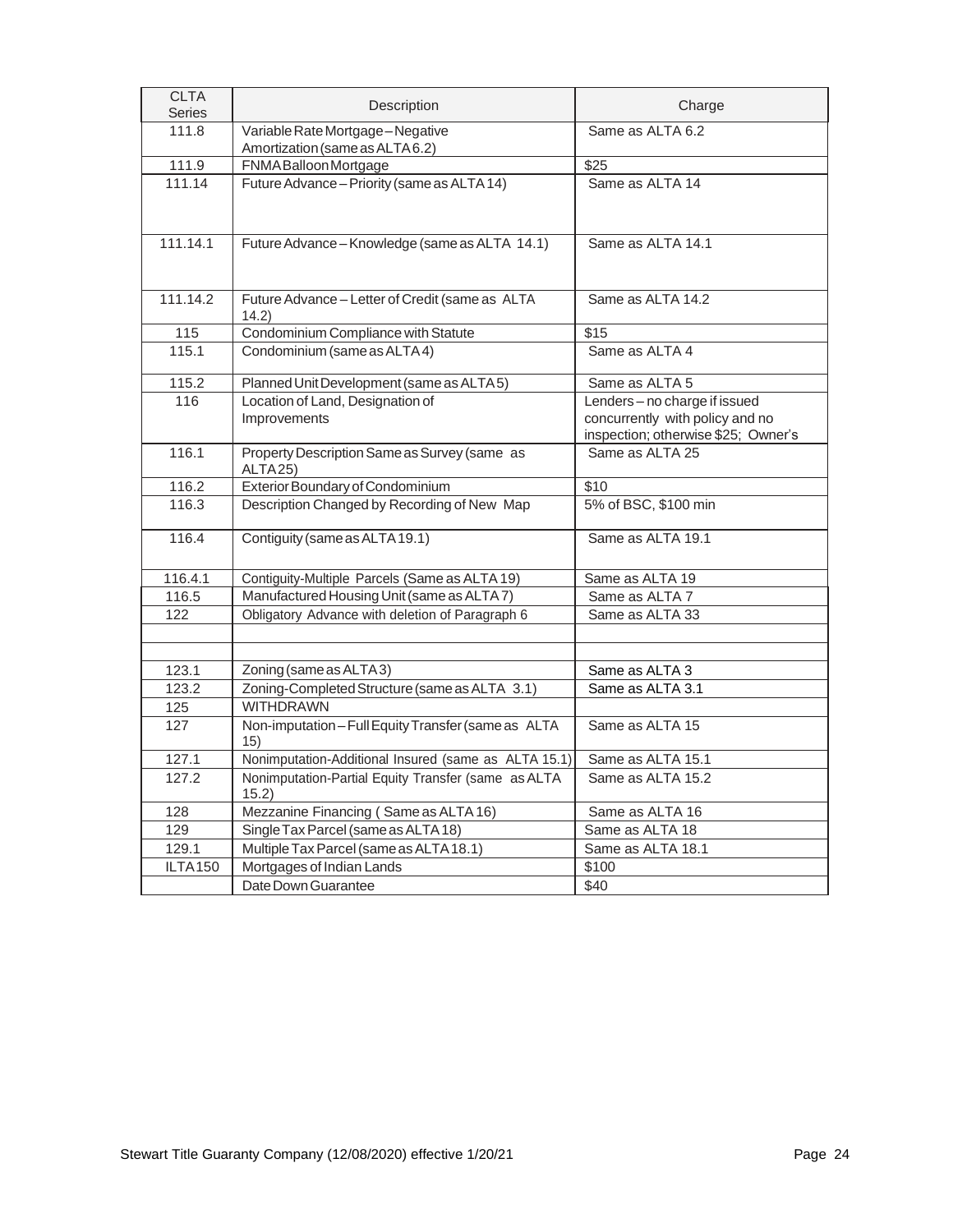#### **APPENDIX "A"** Idaho Basic Schedule of Charges

<span id="page-24-0"></span>

| Liability  | Charge   | 510,000.00   | 1,840.00 | 1,200,000.00 | 3,450.00  | 6,300,000.00  | 12,610.00 | 11,400,000.00 | 18,660.00 |
|------------|----------|--------------|----------|--------------|-----------|---------------|-----------|---------------|-----------|
| 10,000.00  | 215.00   | 520,000.00   | 1,864.00 | 1,300,000.00 | 3,650.00  | 6,400,000.00  | 12,730.00 | 11,500,000.00 | 18,775.00 |
| 20,000.00  | 281.00   | 530,000.00   | 1,889.00 | 1,400,000.00 | 3,850.00  | 6,500,000.00  | 12,850.00 | 11,600,000.00 | 18,890.00 |
| 30,000.00  | 347.00   | 540,000.00   | 1,914.00 | 1,500,000.00 | 4,050.00  | 6,600,000.00  | 12,970.00 | 11,700,000.00 | 19,005.00 |
| 40,000.00  | 408.00   | 550,000.00   | 1,938.00 | 1,600,000.00 | 4,250.00  | 6,700,000.00  | 13,090.00 | 11,800,000.00 | 19,120.00 |
| 50,000.00  | 468.00   | 560,000.00   | 1,963.00 | 1,700,000.00 | 4,450.00  | 6,800,000.00  | 13,210.00 | 11,900,000.00 | 19,235.00 |
| 60,000.00  | 507.00   | 570,000.00   | 1,988.00 | 1,800,000.00 | 4,650.00  | 6,900,000.00  | 13,330.00 | 12,000,000.00 | 19,350.00 |
| 70,000.00  | 545.00   | 580,000.00   | 2,013.00 | 1,900,000.00 | 4,850.00  | 7,000,000.00  | 13,450.00 | 12,100,000.00 | 19,465.00 |
| 80,000.00  | 584.00   | 590,000.00   | 2,037.00 | 2,000,000.00 | 5,050.00  | 7,100,000.00  | 13,570.00 | 12,200,000.00 | 19,580.00 |
| 90,000.00  | 622.00   | 600,000.00   | 2,062.00 | 2,100,000.00 | 5,250.00  | 7,200,000.00  | 13,690.00 | 12,300,000.00 | 19,695.00 |
| 100,000.00 | 661.00   | 610,000.00   | 2,087.00 | 2,200,000.00 | 5,450.00  | 7,300,000.00  | 13,810.00 | 12,400,000.00 | 19,810.00 |
| 110,000.00 | 694.00   | 620,000.00   | 2,111.00 | 2,300,000.00 | 5,650.00  | 7,400,000.00  | 13,930.00 | 12,500,000.00 | 19,925.00 |
| 120,000.00 | 727.00   | 630,000.00   | 2,136.00 | 2,400,000.00 | 5,850.00  | 7,500,000.00  | 14,050.00 | 12,600,000.00 | 20,040.00 |
| 130,000.00 | 760.00   | 640,000.00   | 2,161.00 | 2,500,000.00 | 6,050.00  | 7,600,000.00  | 14,170.00 | 12,700,000.00 | 20,155.00 |
| 140,000.00 | 793.00   | 650,000.00   | 2,185.00 | 2,600,000.00 | 6,250.00  | 7,700,000.00  | 14,290.00 | 12,800,000.00 | 20,270.00 |
| 150,000.00 | 826.00   | 660,000.00   | 2,210.00 | 2,700,000.00 | 6,450.00  | 7,800,000.00  | 14,410.00 | 12,900,000.00 | 20,385.00 |
| 160,000.00 | 859.00   | 670,000.00   | 2,235.00 | 2,800,000.00 | 6,650.00  | 7,900,000.00  | 14,530.00 | 13,000,000.00 | 20,500.00 |
| 170,000.00 | 892.00   | 680,000.00   | 2,260.00 | 2,900,000.00 | 6,850.00  | 8,000,000.00  | 14,650.00 | 13,100,000.00 | 20,615.00 |
| 180,000.00 | 925.00   | 690,000.00   | 2,284.00 | 3,000,000.00 | 7,050.00  | 8,100,000.00  | 14,770.00 | 13,200,000.00 | 20,730.00 |
| 190,000.00 | 958.00   | 700,000.00   | 2,309.00 | 3,100,000.00 | 7,250.00  | 8,200,000.00  | 14,890.00 | 13,300,000.00 | 20,845.00 |
| 200,000.00 | 991.00   | 710,000.00   | 2,334.00 | 3,200,000.00 | 7,450.00  | 8,300,000.00  | 15,010.00 | 13,400,000.00 | 20,960.00 |
| 210,000.00 | 1,024.00 | 720,000.00   | 2,358.00 | 3,300,000.00 | 7,650.00  | 8,400,000.00  | 15,130.00 | 13,500,000.00 | 21,075.00 |
| 220,000.00 | 1,057.00 | 730,000.00   | 2,383.00 | 3,400,000.00 | 7,850.00  | 8,500,000.00  | 15,250.00 | 13,600,000.00 | 21,190.00 |
| 230,000.00 | 1,090.00 | 740,000.00   | 2,408.00 | 3,500,000.00 | 8,050.00  | 8,600,000.00  | 15,370.00 | 13,700,000.00 | 21,305.00 |
| 240,000.00 | 1,123.00 | 750,000.00   | 2,432.00 | 3,600,000.00 | 8,250.00  | 8,700,000.00  | 15,490.00 | 13,800,000.00 | 21,420.00 |
| 250,000.00 | 1,156.00 | 760,000.00   | 2,457.00 | 3,700,000.00 | 8,450.00  | 8,800,000.00  | 15,610.00 | 13,900,000.00 | 21,535.00 |
| 260,000.00 | 1,189.00 | 770,000.00   | 2,482.00 | 3,800,000.00 | 8,650.00  | 8,900,000.00  | 15,730.00 | 14,000,000.00 | 21,650.00 |
| 270,000.00 | 1,222.00 | 780,000.00   | 2,507.00 | 3,900,000.00 | 8,850.00  | 9,000,000.00  | 15,850.00 | 14,100,000.00 | 21,765.00 |
| 280,000.00 | 1,255.00 | 790,000.00   | 2,531.00 | 4,000,000.00 | 9,050.00  | 9,100,000.00  | 15,970.00 | 14,200,000.00 | 21,880.00 |
| 290,000.00 | 1,288.00 | 800,000.00   | 2,556.00 | 4,100,000.00 | 9,250.00  | 9,200,000.00  | 16,090.00 | 14,300,000.00 | 21,995.00 |
| 300,000.00 | 1,321.00 | 810,000.00   | 2,581.00 | 4,200,000.00 | 9,450.00  | 9,300,000.00  | 16,210.00 | 14,400,000.00 | 22,110.00 |
| 310,000.00 | 1,346.00 | 820,000.00   | 2,605.00 | 4,300,000.00 | 9,650.00  | 9,400,000.00  | 16,330.00 | 14,500,000.00 | 22,225.00 |
| 320,000.00 | 1,370.00 | 830,000.00   | 2,630.00 | 4,400,000.00 | 9,850.00  | 9,500,000.00  | 16,450.00 | 14,600,000.00 | 22,340.00 |
| 330,000.00 | 1,395.00 | 840,000.00   | 2,655.00 | 4,500,000.00 | 10,050.00 | 9,600,000.00  | 16,570.00 | 14,700,000.00 | 22,455.00 |
| 340,000.00 | 1,420.00 | 850,000.00   | 2,679.00 | 4,600,000.00 | 10,250.00 | 9,700,000.00  | 16,690.00 | 14,800,000.00 | 22,570.00 |
| 350,000.00 | 1,444.00 | 860,000.00   | 2,704.00 | 4,700,000.00 | 10,450.00 | 9,800,000.00  | 16,810.00 | 14,900,000.00 | 22,685.00 |
| 360,000.00 | 1,469.00 | 870,000.00   | 2,729.00 | 4,800,000.00 | 10.650.00 | 9,900,000.00  | 16,930.00 | 15,000,000.00 | 22,800.00 |
| 370,000.00 | 1,494.00 | 880,000.00   | 2,754.00 | 4,900,000.00 | 10,850.00 | 10,000,000.00 | 17,050.00 | 15,100,000.00 | 22,915.00 |
| 380,000.00 | 1,519.00 | 890,000.00   | 2,778.00 | 5,000,000.00 | 11,050.00 | 10,100,000.00 | 17,165.00 | 15,200,000.00 | 23,030.00 |
| 390,000.00 | 1,543.00 | 900,000.00   | 2,803.00 | 5,100,000.00 | 11,170.00 | 10,200,000.00 | 17,280.00 | 15,300,000.00 | 23,145.00 |
| 400,000.00 | 1.568.00 | 910,000.00   | 2,828.00 | 5,200,000.00 | 11,290.00 | 10,300,000.00 | 17,395.00 | 15,400,000.00 | 23,260.00 |
| 410,000.00 | 1,593.00 | 920,000.00   | 2,852.00 | 5,300,000.00 | 11,410.00 | 10,400,000.00 | 17,510.00 | 15,500,000.00 | 23,375.00 |
| 420,000.00 | 1,617.00 | 930,000.00   | 2,877.00 | 5,400,000.00 | 11,530.00 | 10,500,000.00 | 17,625.00 | 15,600,000.00 | 23,490.00 |
| 430,000.00 | 1,642.00 | 940,000.00   | 2,902.00 | 5,500,000.00 | 11,650.00 | 10,600,000.00 | 17,740.00 | 15,700,000.00 | 23,605.00 |
| 440,000.00 | 1,667.00 | 950,000.00   | 2,926.00 | 5,600,000.00 | 11,770.00 | 10,700,000.00 | 17,855.00 | 15,800,000.00 | 23,720.00 |
| 450,000.00 | 1,691.00 | 960,000.00   | 2,951.00 | 5,700,000.00 | 11,890.00 | 10,800,000.00 | 17,970.00 | 15,900,000.00 | 23,835.00 |
| 460,000.00 | 1,716.00 | 970,000.00   | 2,976.00 | 5,800,000.00 | 12,010.00 | 10,900,000.00 | 18,085.00 | 16,000,000.00 | 23,950.00 |
| 470,000.00 | 1,741.00 | 980,000.00   | 3,001.00 | 5,900,000.00 | 12,130.00 | 11,000,000.00 | 18,200.00 | 16,100,000.00 | 24,065.00 |
| 480,000.00 | 1,766.00 | 990,000.00   | 3,025.00 | 6,000,000.00 | 12,250.00 | 11,100,000.00 | 18,315.00 | 16,200,000.00 | 24,180.00 |
| 490,000.00 | 1,790.00 | 1,000,000.00 | 3,050.00 | 6,100,000.00 | 12,370.00 | 11,200,000.00 | 18,430.00 | 16,300,000.00 | 24,295.00 |
| 500,000.00 | 1,815.00 | 1,100,000.00 | 3,250.00 | 6,200,000.00 | 12,490.00 | 11,300,000.00 | 18,545.00 | 16,400,000.00 | 24,410.00 |
|            |          |              |          |              |           |               |           |               |           |

Stewart Title Guaranty Company (12/08/2020) effective 1/20/21 Page 25